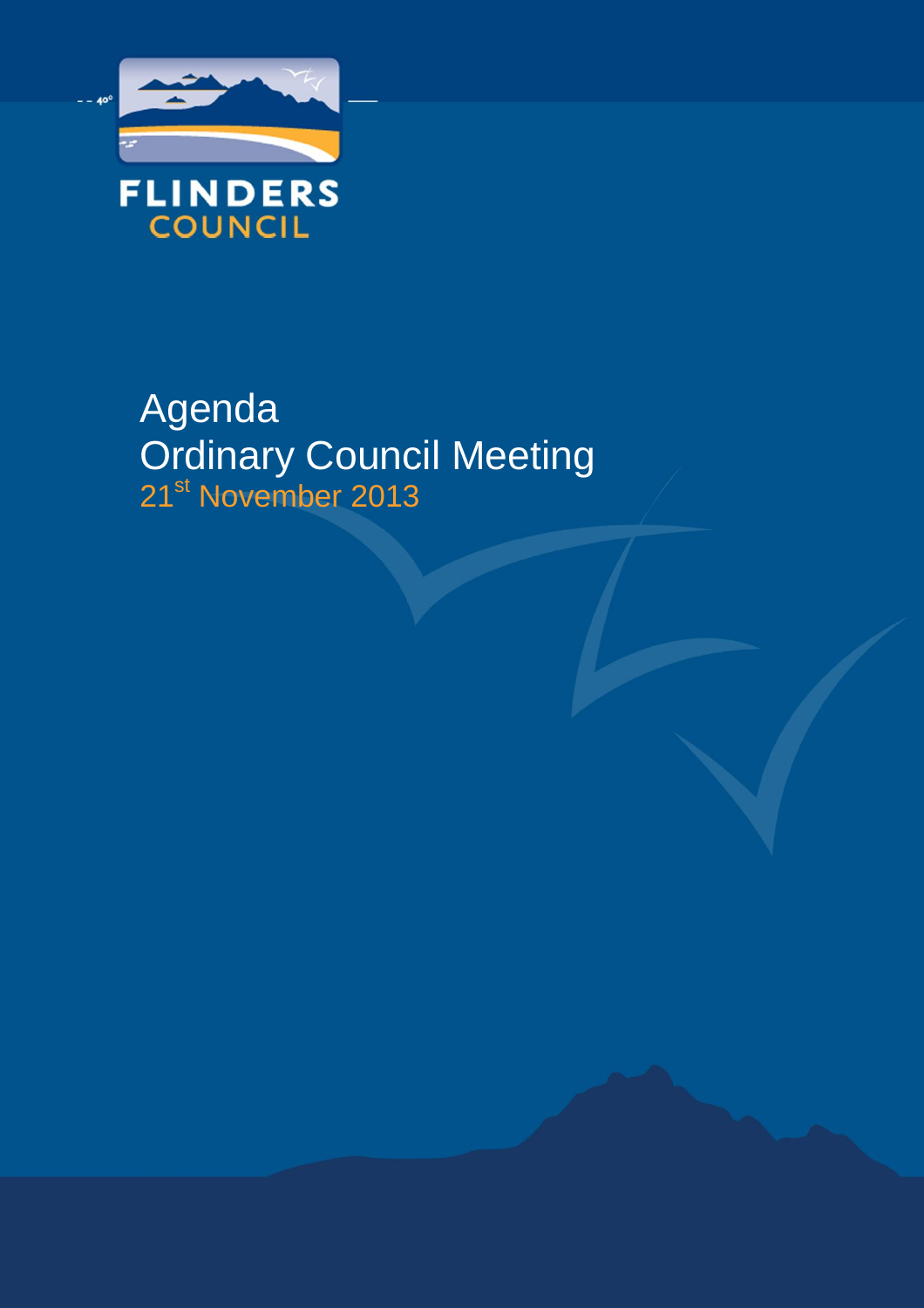# **CERTIFICATION**

"I certify that with respect to all advice, information or recommendation provided to Council with this agenda:

- 1. The advice, information or recommendation is given by a person who has the qualifications or experience necessary to give such advice, information or recommendation, and;
- 2. Where any advice is given directly to Council by a person who does not have the required qualifications or experience that person has obtained and taken into account in that person's general advice the advice from an appropriately qualified or experienced person.
- Note: S65(1) of the *Local Government Act 1993* requires the General Manager to ensure that any advice, information or recommendation given to the Council (or a Council Committee) is given by a person who has the qualifications or experience necessary to give such advice, information or recommendation. S65(2) forbids Council from deciding any matter which requires the advice of a qualified person without considering that advice."

Dated this 15<sup>th</sup> day of November 2013.

Raoul Harper GENERAL MANAGER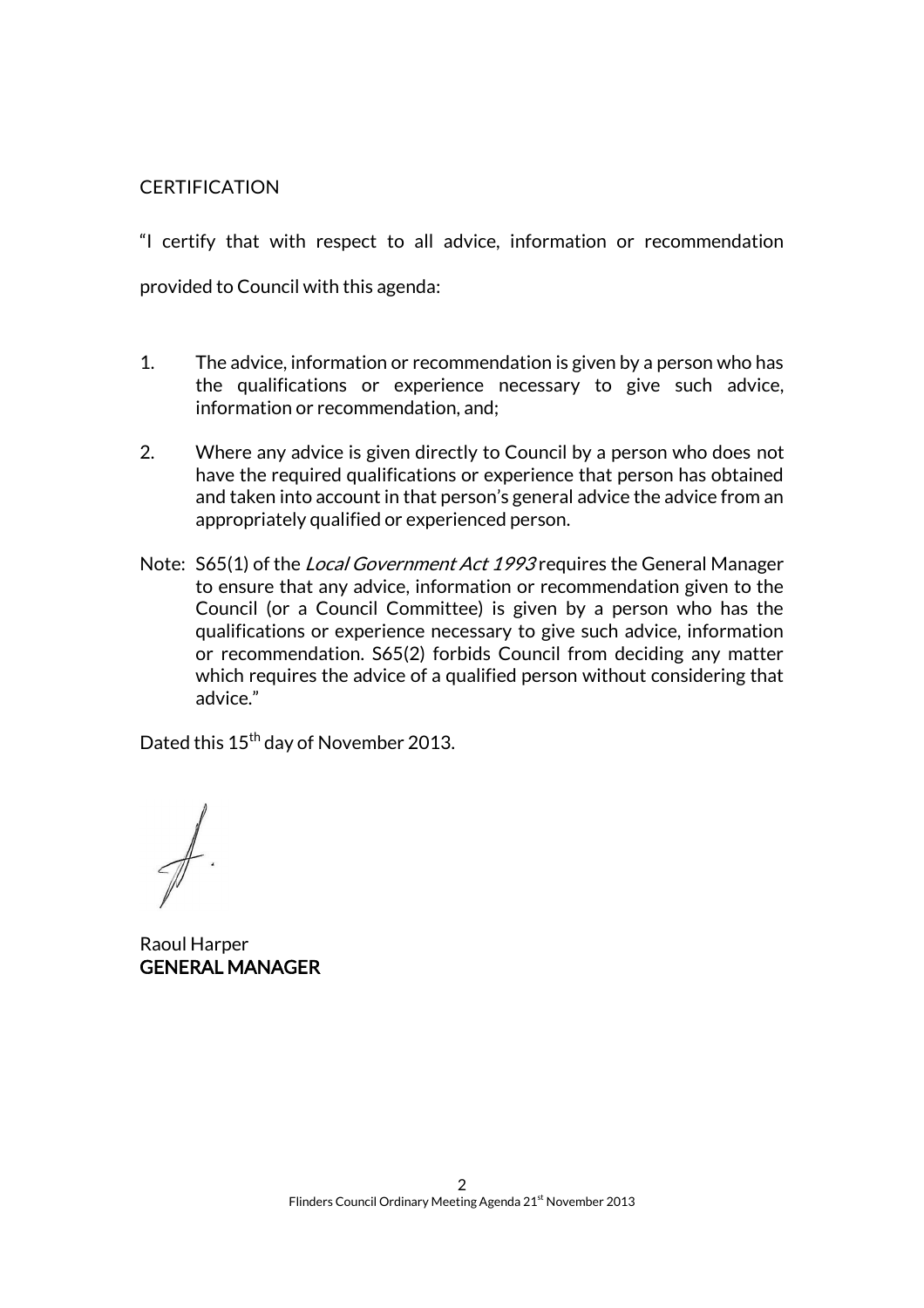# FLINDERS COUNCIL ORDINARY MEETING

 AGENDA

| <b>DATE:</b>       | Thursday 21 <sup>st</sup> November 2013          |
|--------------------|--------------------------------------------------|
| <b>VENUE:</b>      | Flinders Art and Entertainment Centre, Whitemark |
| <b>COMMENCING:</b> | $1.00 \,\mathrm{pm}$                             |

### PRESENT

Mayor Carol Cox Deputy Mayor David Williams Cr Marc Cobham Cr Peter Rhodes Cr Mary-Anne Roberts Cr Gerald Willis Cr Ronald Wise

### APOLOGIES

Nil

#### STAFF IN ATTENDANCE

| Raoul Harper | - General Manager     |
|--------------|-----------------------|
| Vicki Warden | - Executive Assistant |

#### CONFIRMATION OF MINUTES

That the Minutes from the Ordinary Council Meeting and the Closed Council Meeting held on the  $17<sup>th</sup>$  October 2013 be confirmed.

#### PUBLIC QUESTION TIME

In accordance with Section 31 (1) of the Local Government (Meeting Procedures) Regulations 2005 and the Flinders Council Policy the following procedures be adhered to at public question time:-

It is the policy of the Flinders Council to allow a 'Question Time' at Ordinary Council Meetings, during which members of the public may ask questions of the Council relating to Flinders Council matters.

The basis on which questions may be asked is:

1. All questions will be addressed through the Chair (being the Mayor in normal circumstances) who will answer them as she/he sees fit. Under no circumstances will members of the gallery be permitted to address or question either elected members or officers of the Council. The Chair may delegate answers to the appropriate Councillor or staff member if appropriate.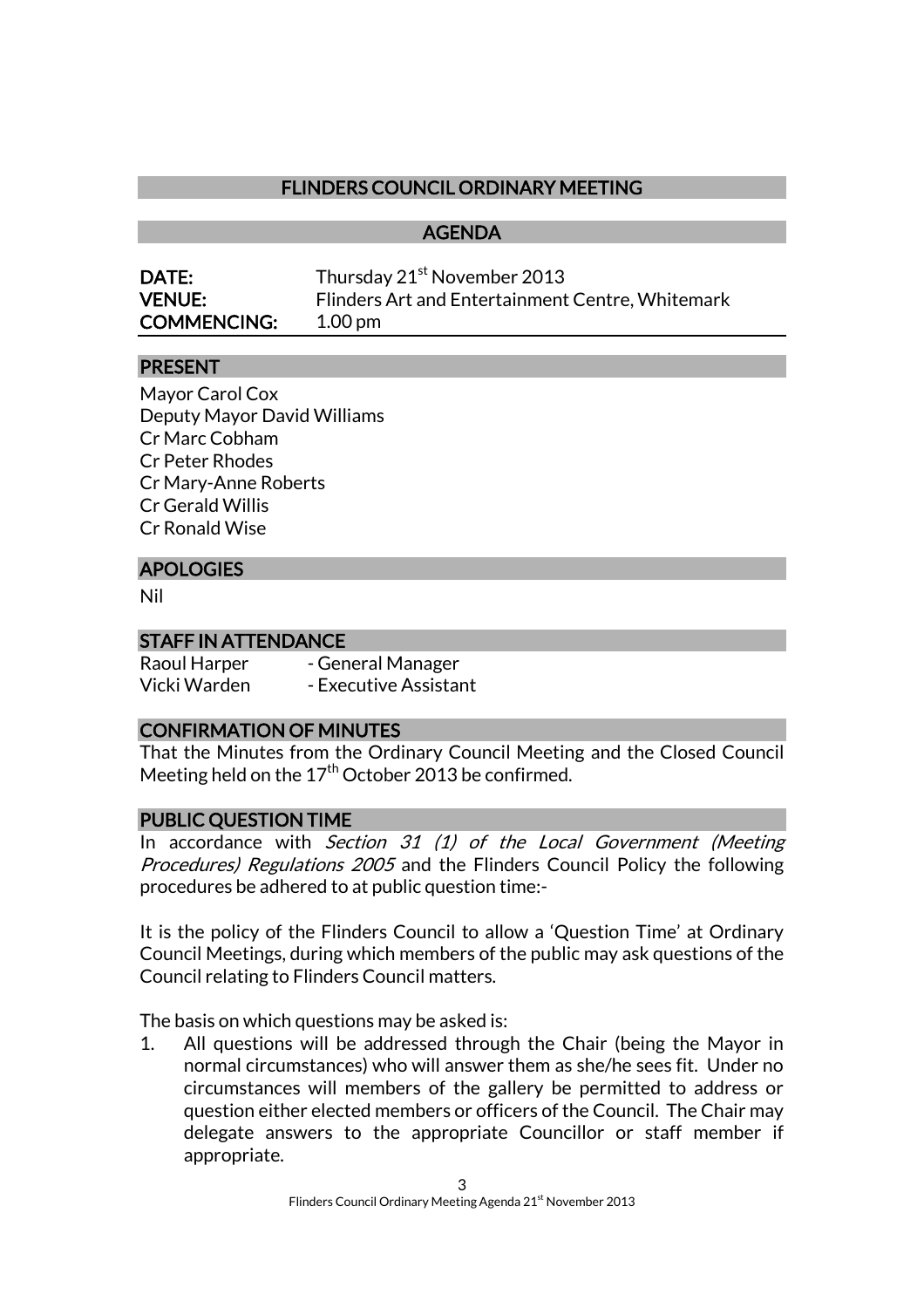- 2. Persons addressing the Chair must pay the respect due to that office. Failure to do so may mean their address is terminated without notice.
- 3. Where the answer cannot be provided immediately, it will be provided in writing within 14 days and tabled at the following Ordinary Council Meeting.
- 4. All questioners are encouraged to register their intent to question with the General Manager before the meeting. Preference will be given to those who have so registered.
- 5. Question time shall not extend longer than 30 minutes and may be divided into two 15 minute sessions.
- 6. The actual timing of the session(s) is to be immediately after the opening of the meeting and advertised with the notice of meeting.

#### LATE AGENDA ITEMS

Nil

### DECLARATION OF PECUNIARY INTEREST

In accordance with Part 2 Regulation 8 (7) of the Local Government (Meeting Procedures) Regulations 2005, the Chairman of a meeting is to request Councillors to indicate whether they have, or are likely to have, a pecuniary interest in any item on the agenda.

Accordingly, Councillors are requested to advise of a pecuniary interest they may have in respect to any matter appearing on the agenda, or any supplementary item to the agenda, which the Council has resolved to deal with, in accordance with Part 2 Regulation 8 (6) of the Local Government (Meeting Procedures) Regulations 2005.

#### LEAVE OF ABSENCE

Nil

#### **PETITIONS**

Nil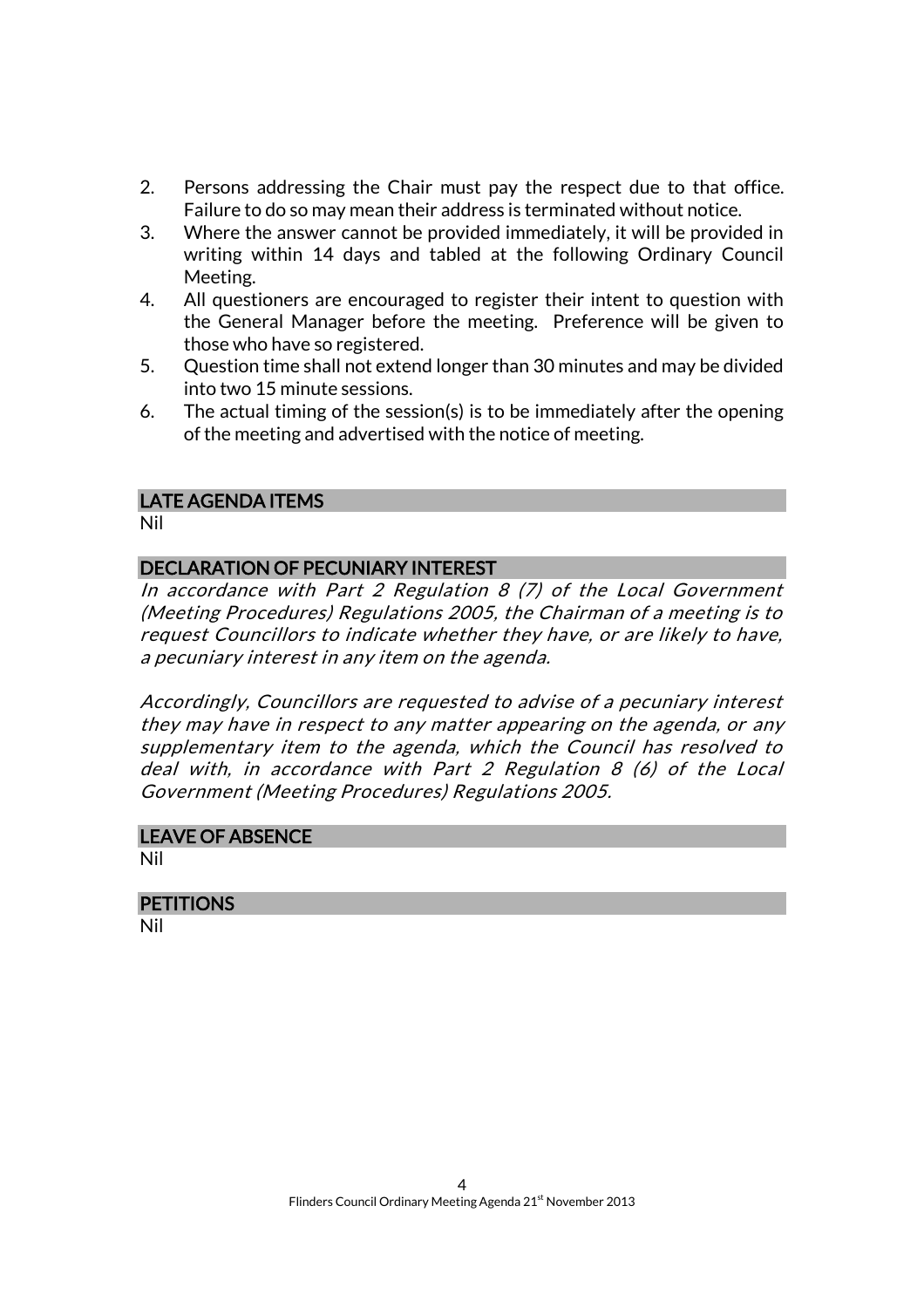#### WORKSHOPS & INFORMATION FORUMS File No: COU/0205

# Council Workshop held on 13<sup>th</sup> November 2013

Council held a Workshop on the following subjects:

- Item 1: Flinders Island Sports & RSL Club Project Redevelopment Brief
- Item 2: NRM Staffing Discussion
- Item 3: Update on Learn to Swim Program
- Item 4: Summer Camp Shed Demolition
- Item 5: Waste Water Scoping Study
- Item 6: Asset Management & Financial Management Reforms
- Item 7: Function of Hall Special Committees

#### Councillors Present:

Mayor Carol Cox, Deputy Mayor David Williams, Cr Mary-Anne Roberts, Cr Gerald Willis and Cr Ronald Wise.

### Apologies:

Cr Marc Cobham and Cr Peter Rhodes.

# Staff and Consultants Present:

Raoul Harper (General Manager), Kim Hossack (Corporate Services Manager), Jana Harper (Community Development Coordinator) (Item 3 only) and Jacci Viney (Development Services Coordinator) (Items 1, 2, 4 & 5).

As workshops and information sessions are for information and discussion purposes only, no decisions are made or foreshadowed at these proceedings.

#### PUBLIC MEETINGS

Nil

# COUNCILLOR'S QUESTIONS ON NOTICE

Nil

# COUNCILLOR'S QUESTIONS WITHOUT NOTICE

Regulation 29 of the Local Government (Meeting Procedures) Regulations 2005 specifies that in putting a Question Without Notice a Councillor must not offer an argument or opinion, draw any inference or make any imputations except so far as may be necessary to explain the question. The Chairperson must not permit any debate of a Question without Notice or its answer.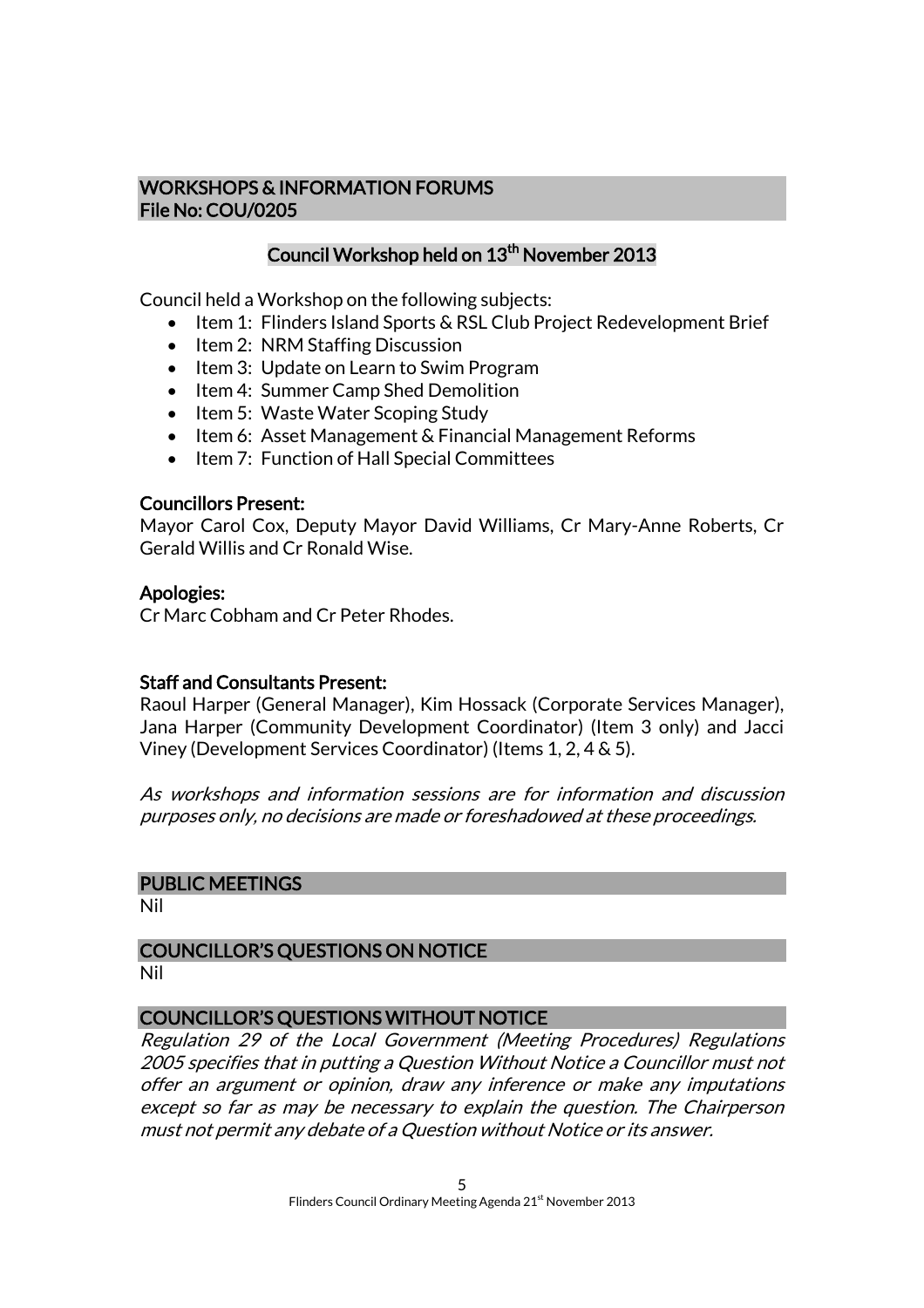# PUBLICATIONS/REPORTS TABLED FOR COUNCIL INFORMATION Nil

REPORTS TO BE RECEIVED Nil

COUNCILLORS' REPORTS

Nil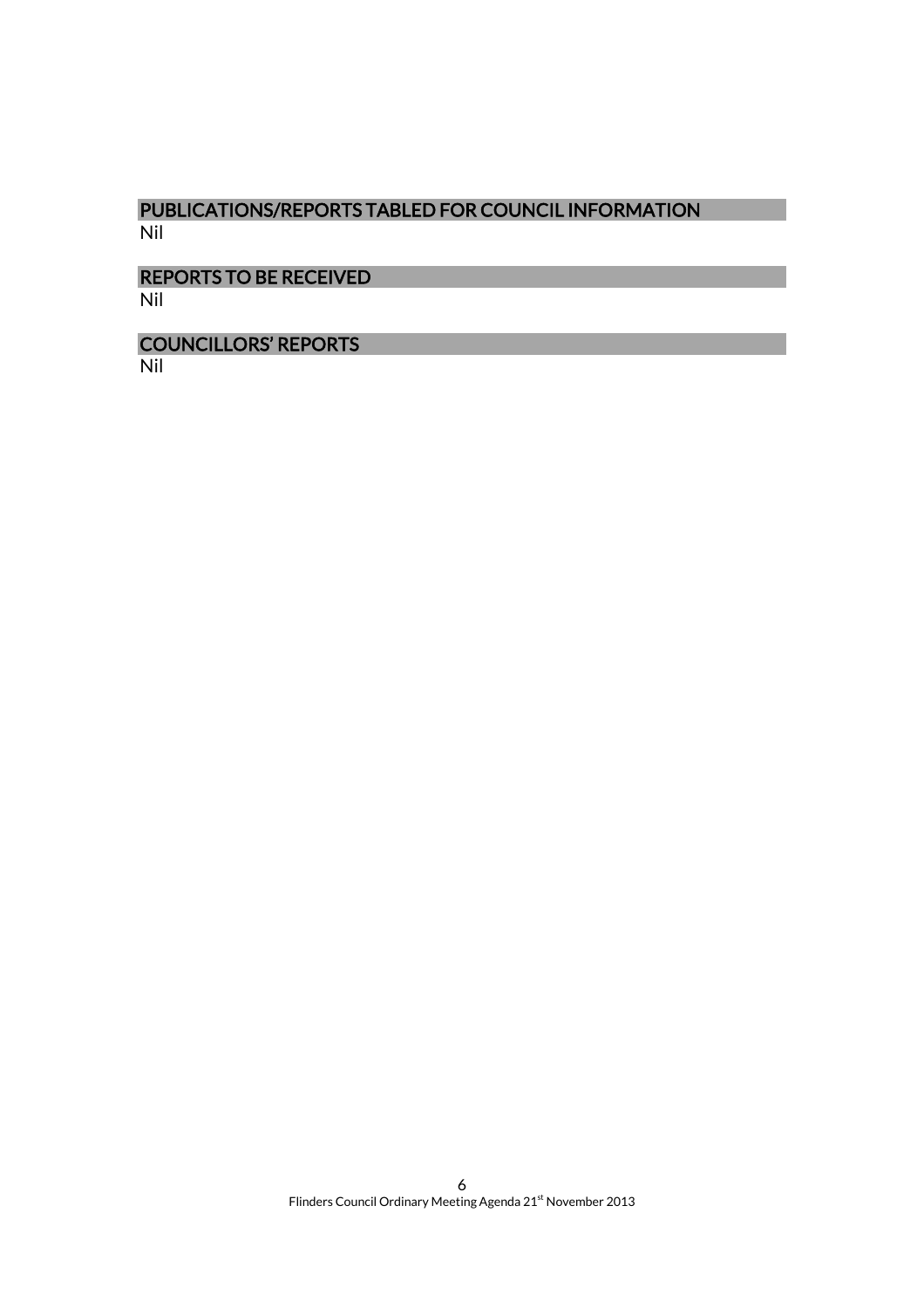## MAYOR'S REPORT:

| <b>ACTION</b>            | Information |
|--------------------------|-------------|
| <b>PROPONENT</b>         | Mayor C Cox |
| <b>FILE REFERENCE</b>    | COU/0600    |
| <b>ASSOCIATED PAPERS</b> | Nil         |

#### REPORT:

#### ACTIVITIES:

| 17/10/13          |                                                          |  |
|-------------------|----------------------------------------------------------|--|
|                   | <b>Council Meeting</b>                                   |  |
| 17/10/13          | Book Launch - "Flinders Island Ian Rolfe Photography"    |  |
|                   | Flinders Island Show including presentation of Community |  |
| 18/10/13          | Awards                                                   |  |
| $19/10 - 2/11/13$ | Deputy Mayor as Acting Mayor                             |  |
| 24/10/13          | Acting Mayor: C8 Summit                                  |  |
| 26/10/13          | Acting Mayor: FITA Dinner for King Island Visitors       |  |
| 29/10/13          | Acting Mayor: Regional Arts Dinner                       |  |
|                   | Presentation to Thriving Neighbourhoods Conference       |  |
| 30/11/13          | (Melbourne)                                              |  |
| 3/11/13           | Tour de Flinders                                         |  |
| 3/11/13           | Museum - Opening of Music Exhibition                     |  |
| 11/11/13          | <b>School Association Meeting</b>                        |  |
| 12/11/13          | <b>Furneaux Group Health Special Committee Meeting</b>   |  |
| 13/11/13          | <b>Council Photos</b>                                    |  |
| 13/11/13          | <b>Councillor Workshop</b>                               |  |

# Book Launch

Ian Rolfe, a well-travelled photographer and longtime visitor to the island has produced a book of his photographs of Flinders Island. Ian is a Fellow of the Australian Photographic Society (FAPS) and has been awarded the distinction "artiste" from the International Society of Photographic Art. His panoramic photographs are currently used in a European Image Library and in one South East Asian Stock Library. He also conducts up to 12 Photographic Workshops each year both locally and to overseas destinations. Ian has been bringing photographic groups to Flinders for many years. The book was launched at Vistas on the  $17^{\text{th}}$  of October and is available at island outlets.

# Flinders Island Show: Community Awards

Firstly I would like to congratulate the Works & Services Staff whose speedy instigation of temporary solutions to supply water to toilets etc. allowed the Show to go on. A major breakage in the town water supply pipe under the pavilion was discovered early show morning.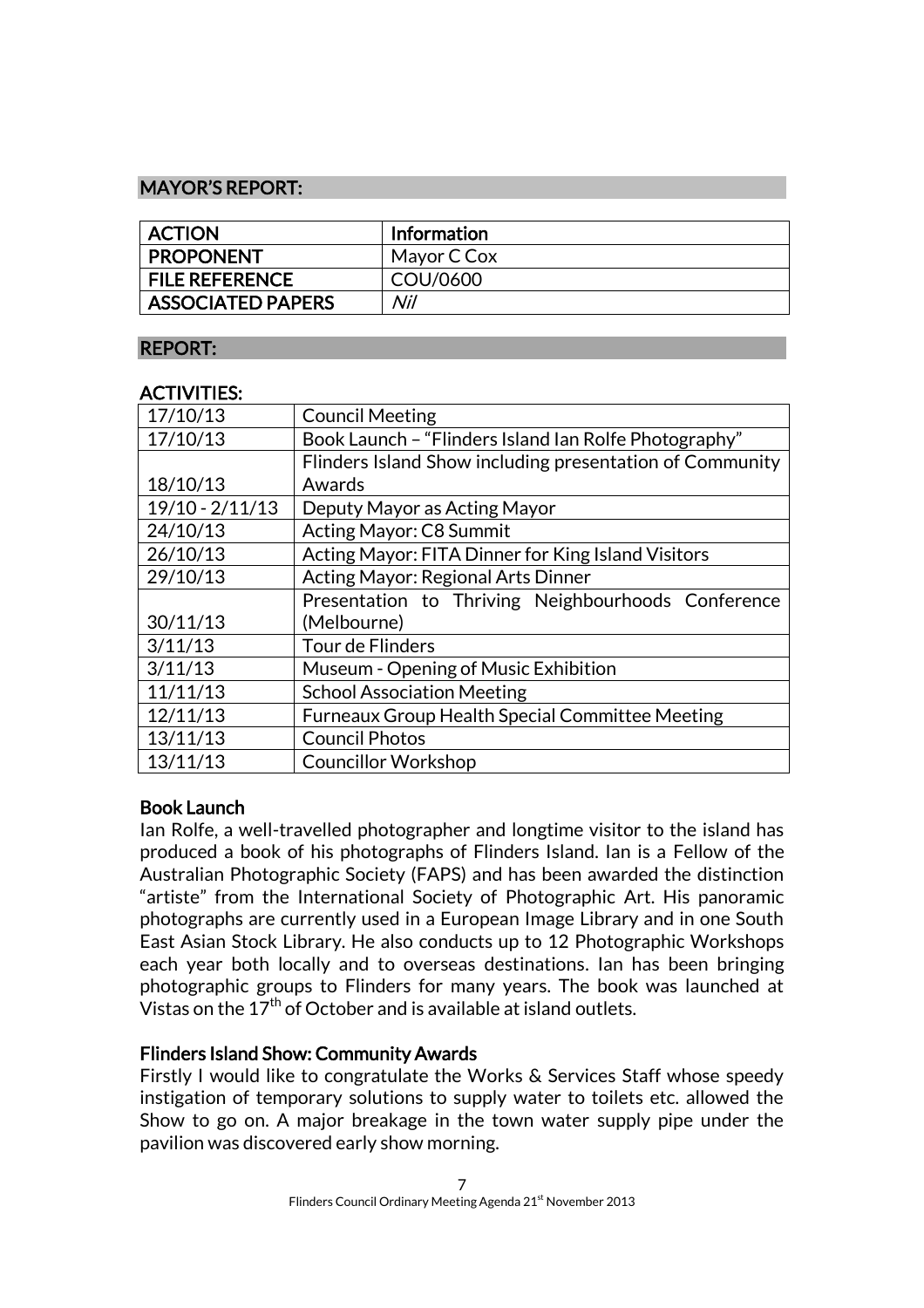Just as importantly on behalf of the community I would like to thank all the show organisers, their assistants and stewards, stall holders and pavilion contributors and anyone else I have missed, it is your combined effort that makes the show so successful.

Ruby Blyth was awarded with a well-earned Life Membership to the Show Society in recognition of her contribution over many years to the running of the show.

Congratulations to Chloe Picket being awarded the Lions Young Citizen of the Year.

The Flinders Municipality has the highest volunteer participation rate in Australia. The 2011 census identifies Flinders volunteer participation rate for the 2011 census at 39%. The Australian average is less than 18% and Tasmania less than 20%.

The Flinders Council this year recognised the contribution this voluntary work adds to the social structure of the islands awarding the Citizenship Award to two worthy recipients whom you the community have identified as worthy of receiving this very public recognition.

Kim Murphy, a lady who quite often goes under the radar but who is continually giving here time to assist community groups in a myriad of ways. Kim is totally committed to ensuring the Catholic Church remains a strong presence in the community, was an early member of the Volunteer Ambulance assisting with both the recruitment drive and those famous cabarets. Beneficiaries of her assistance are the Lady Barron Exercise Group, Lady Barron Hall Committee, Fitness on Flinders and many causes for which Kim organises novel fundraising events. With her husband Spud's company, Kim has camped at the top of the mountain in all-weather as marshals for the Three Peaks Race and been caretakers at the Deal Island National Park.

Colleen Patterson in recognition, not just for her continuing contribution to community groups, but also for the huge amount of work that she did with the youth on the island way back when this award did not exist. Colleen's other contributions include freely given service as a Justice of the Peace for 30 years, A member of the Island Rate-Payers Association that was instrumental in getting power to Lady Barron, an active supporter of the Anglican Church, Hospital Auxiliary, Lady Barron Hall Committee, Lapidary Club and other good causes.

A Special Award was also made to Kathleen Ives-Heap and David Heap for outstanding services to the community's health and well- being. Arriving on the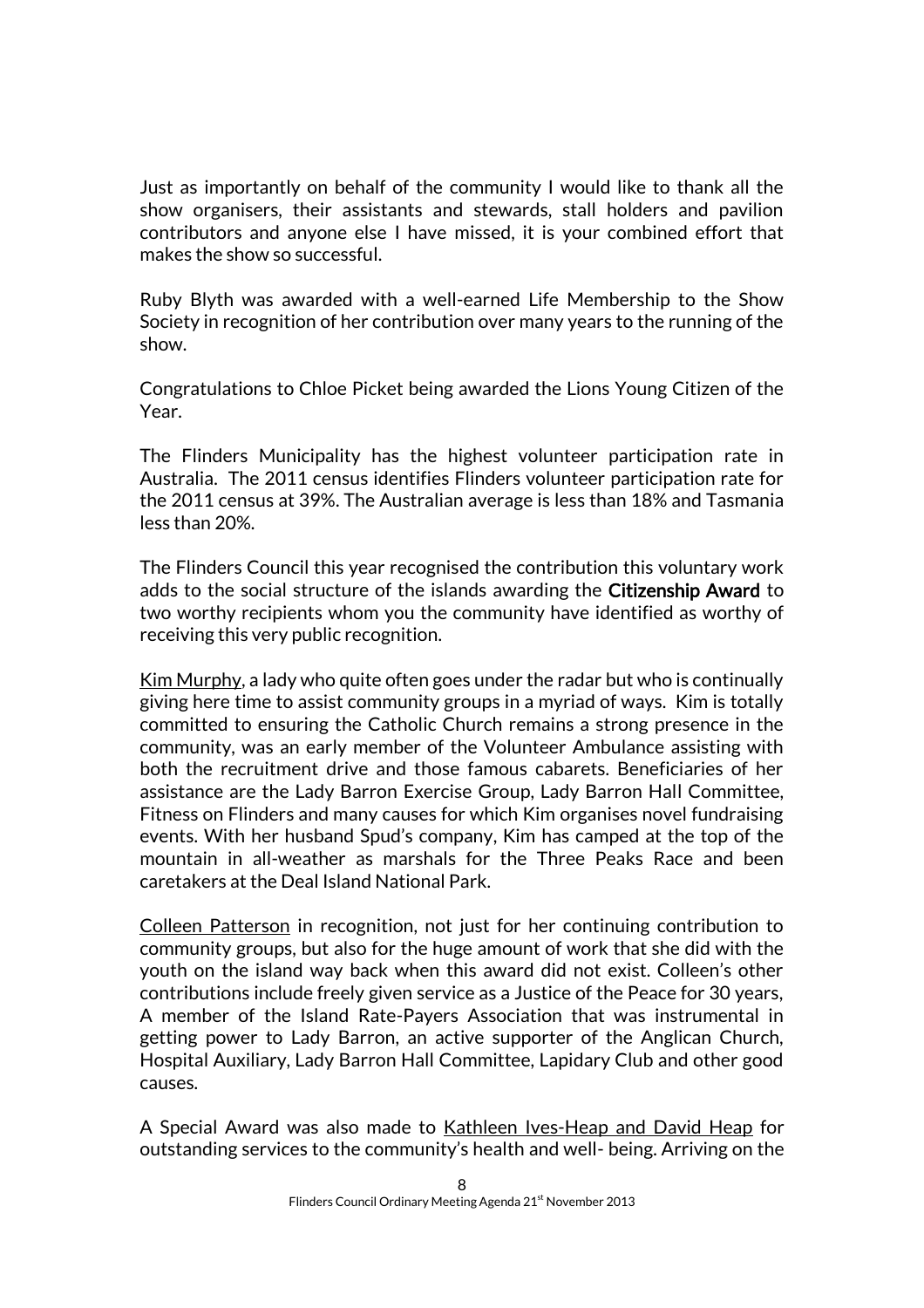island seven years ago David and Kathleen have worked as a team to inspire, encourage and support a large proportion of the community to become considerably more health conscious through increasing physical activity, changing attitudes towards diet and increasing an enjoyment of music.

## Thriving Neighbourhoods Conference

I made a 20 minute presentation to this Conference on the issues faced in developing a thriving neighbourhood in a small remote community. The presentation on Flinders was a reality check and in direct contrast to the other presentations that focused on developing or renewing urban areas. The presentation was well received and during following questions I was advised by a University Professor that the strength of our community was in our people. Our huge volunteer contingent is an indication of our ability to get in and do and not just ask for it to be done. His analogy was with Adelaide where the Council has spent three years developing street communities and is now withdrawing, hoping the street businesses will take ownership of them. I was surprised at how many of the larger Councils run kindergartens, which I learnt are not the jurisdiction of the Education Department in Victoria. Many are dealing with developing areas of migrants and finding ways to encourage them out of isolation and to link old and new neighbourhoods. Our issues are different but what is not different is that it is LOCAL Government, i.e. Councils are doing the groundwork to make better communities.

# Tour de Flinders

The Lions Club bike ride went on, but the strength of the wind hampered the riders and possibly deterred some. This annual event is organised by the Lions Club members and is a welcome contribution to the islands event calendar. A BBQ at Yellow Beach was a welcoming end to the ride.

#### Museum – Music Exhibition

Around one hundred and forty people were at the Museum on the  $4<sup>th</sup>$ November to witness the opening of the exhibition on music in the islands. The organisers and contributors have put together an exhibition that spans not only the years but the many genres of music and musicians that have shared their skills and love of music over those years. I strongly encourage you to visit the Museum and witness the depth of this exhibition for yourself. Congratulations and thank you to the organisers and museum volunteers on the professionalism of this exhibition.

# School Association

The School Association is now incorporated and the Parents and Friends funds are being transferred to the Association in preparation for the closing of the Parents and Friends Group. The purpose of Parents and Friends will now be served by either the Association itself or by specific purpose subcommittees.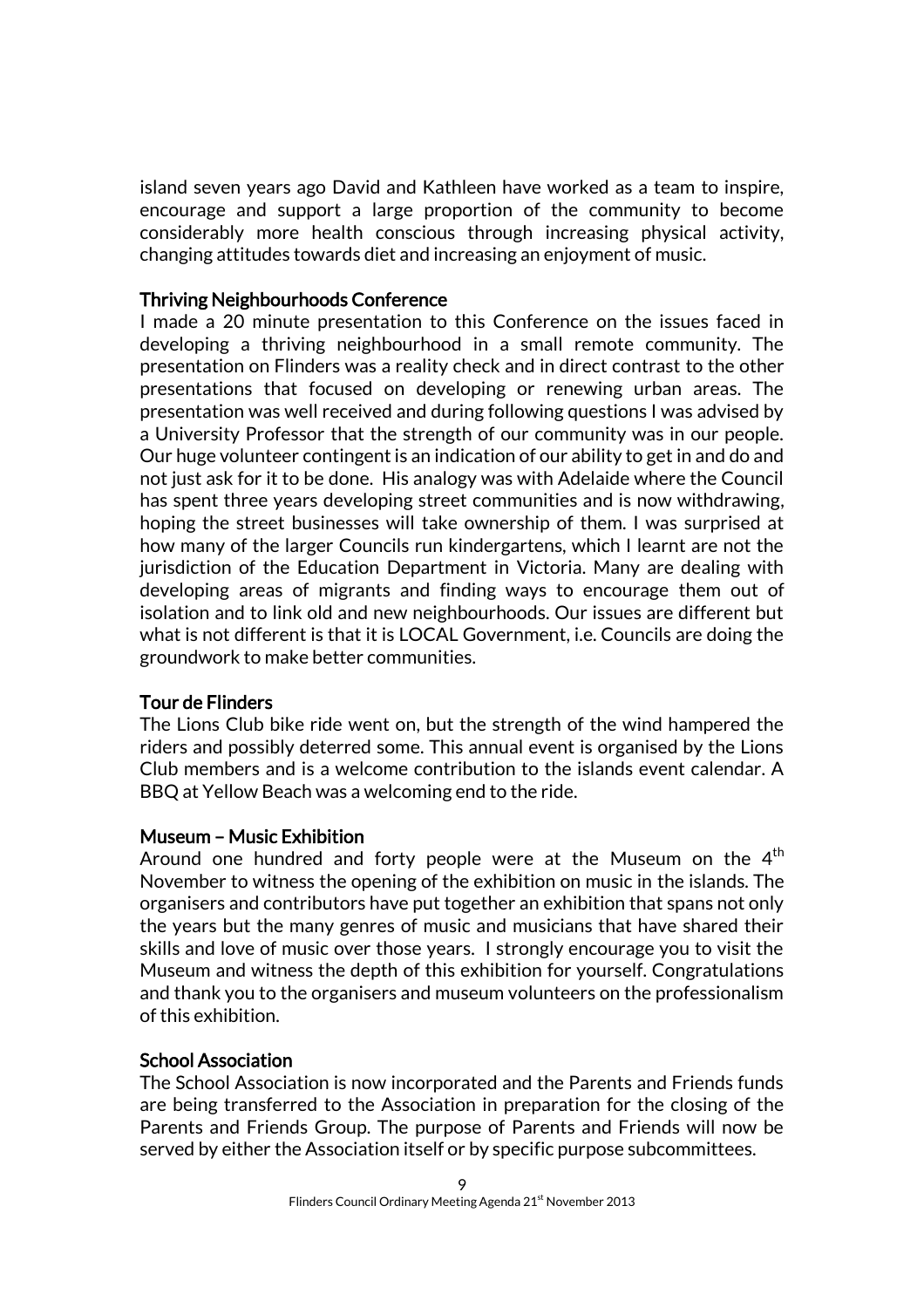A Sun Safe Policy was approved by the Association with the Homework Policy and Grievance Policy to be considered for ratification at the December meeting. Class options for 2014 were previewed and it is expected that student numbers will be in the low 70s.

#### The C8 Summit

The Acting Mayor represented Flinders Council at the inaugural C8 Summit held in Launceston.

#### Tourism Association

The Acting Mayor attended the dinner organised by Flinders Island Tourism Association and held at the Furneaux Tavern to welcome 19 King Island visitors.

### Regional Arts

The Acting Mayor attended dinner at the Interstate Hotel to thank Kylie Easterly for coming here as an Arts Consultant as part of a professional development project for our local art group.

| <b>Aussie Merchandise</b>          | Australia Day Merchandise                          |
|------------------------------------|----------------------------------------------------|
| Ecotourism Australia               | Global Eco Asia-Pacific Tourism Conference         |
| <b>LGAT - Media Release</b>        | Head-works Charges                                 |
| <b>Taswater</b>                    | <b>Head-works Charges</b>                          |
| <b>Taswater</b>                    | New General Manager for Legal & Governance         |
|                                    | Agendas for General Meeting of Taswater and        |
| <b>Taswater</b>                    | AGM of Ben Lomond Water - 7/11/13                  |
| <b>Premier's Physical Activity</b> | Medibank Active Tasmania Awards                    |
| Council                            | Presentation - 6/7/13                              |
|                                    | Role of Local Government Survey - thank you        |
| Nick McShane                       | and update                                         |
| Garage Sale Trail Foundation       | Promotional materials for 26 <sup>th</sup> October |
| <b>Forestry Tasmania</b>           | Getting engaged                                    |
| <b>Community Achievement</b>       |                                                    |
| Awards                             | Invite to gala presentation dinner - 22/11/13      |
|                                    | 2013 Annual Stakeholder Report Presentation        |
| Launceston Airport                 | 26/11/13                                           |
| Hon David O'Byrne MP               | Response re lowering speed on gravel roads.        |
| <b>Southern Cross</b>              | Young Achiever Awards now open.                    |
|                                    | Bushfire Inquiry now complete - 103                |
|                                    | recommendations. Report and government             |
| <b>Premier Lara Giddings</b>       | response at www.dpac.tas.gov.au.                   |
| <b>Quadrant Superannuation</b>     | Invite to Navigating Through The Noise - It's      |

### CORRESPONDENCE IN: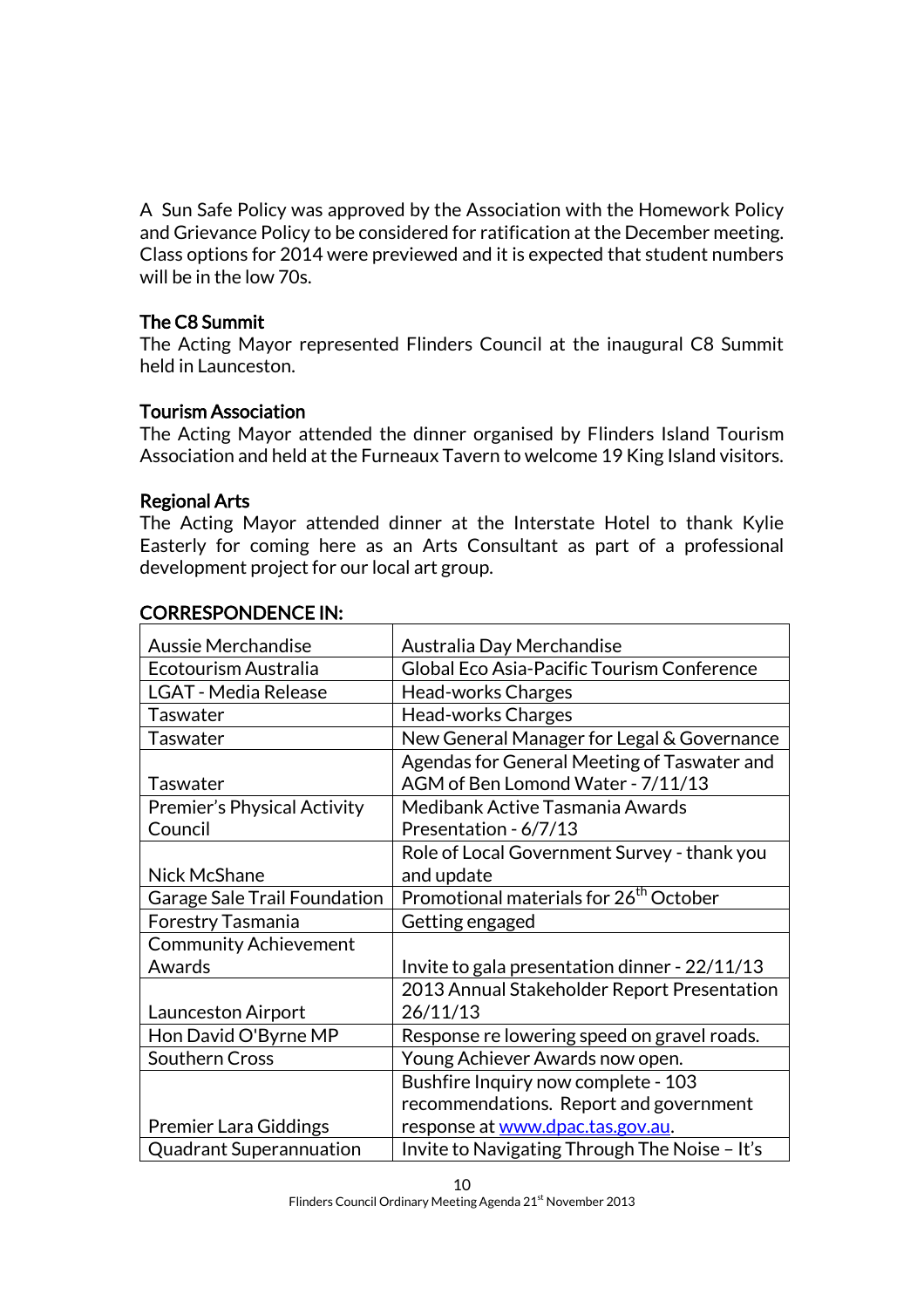| Scheme                             | Not All About Income - 20/11/12               |
|------------------------------------|-----------------------------------------------|
|                                    | Report available on review into Councillor    |
| Hon Brian Green MP                 | Numbers.                                      |
|                                    | 2012/13 Annual Report,                        |
|                                    | www.flyingdoctor.org.au/About-Us/Annual-      |
| <b>Royal Flying Doctor Service</b> | Reports.                                      |
|                                    | Invite to participate in proposed 2014 review |
| Hon Brian Green MP                 | of Councillor Numbers - by 24/12/13           |
| Taswater                           | Quarterly report for Owners Representatives   |
| Roads Safety Advisory              | 2013 Community Road Partnership Awards -      |
| Council                            | 22/11/13                                      |

# CORRESPONDENCE OUT:

|          |                          | Thank you re Lady Barron Hall &         |
|----------|--------------------------|-----------------------------------------|
| 16/10/13 | <b>Colleen Patterson</b> | Recreational Special Committee          |
|          |                          | <b>Flinders Island Show Secretary -</b> |
| 15/10/13 | Robyn Dilger             | Acceptance                              |

### PUBLICATIONS:

| King Island - Courier             | Wed 6 <sup>th</sup> November           |
|-----------------------------------|----------------------------------------|
| <b>Tasmanian Community Fund</b>   | Annual Report 2012-13                  |
| Garage Sale trail                 | <b>Promotional Materials</b>           |
|                                   | Retail Resurrection; Oct/Nov, Vol. 27, |
| <b>Property Australia</b>         | No. 9                                  |
| <b>Big Issue Magazine</b>         | What's Cooking; Issue 11, 24/10/13     |
| <b>Federal Group</b>              | Inform; Edition 34, 2013               |
|                                   | Be Prepared; November 2013, Issue      |
| Scouts Australia, Tasmania Branch | 10                                     |
| <b>Heart Foundation</b>           | heart2heart; Spring 2013               |
| <b>Brighton Community News</b>    | Vol. 15, 10 <sup>th</sup> Nov 2013     |
| Pitt & Sherry                     | 2013 Sustainability Report             |

# VOTING REQUIREMENTS:

Simple Majority

# RECOMMENDATION:

That the Mayor's reports be received and accepted.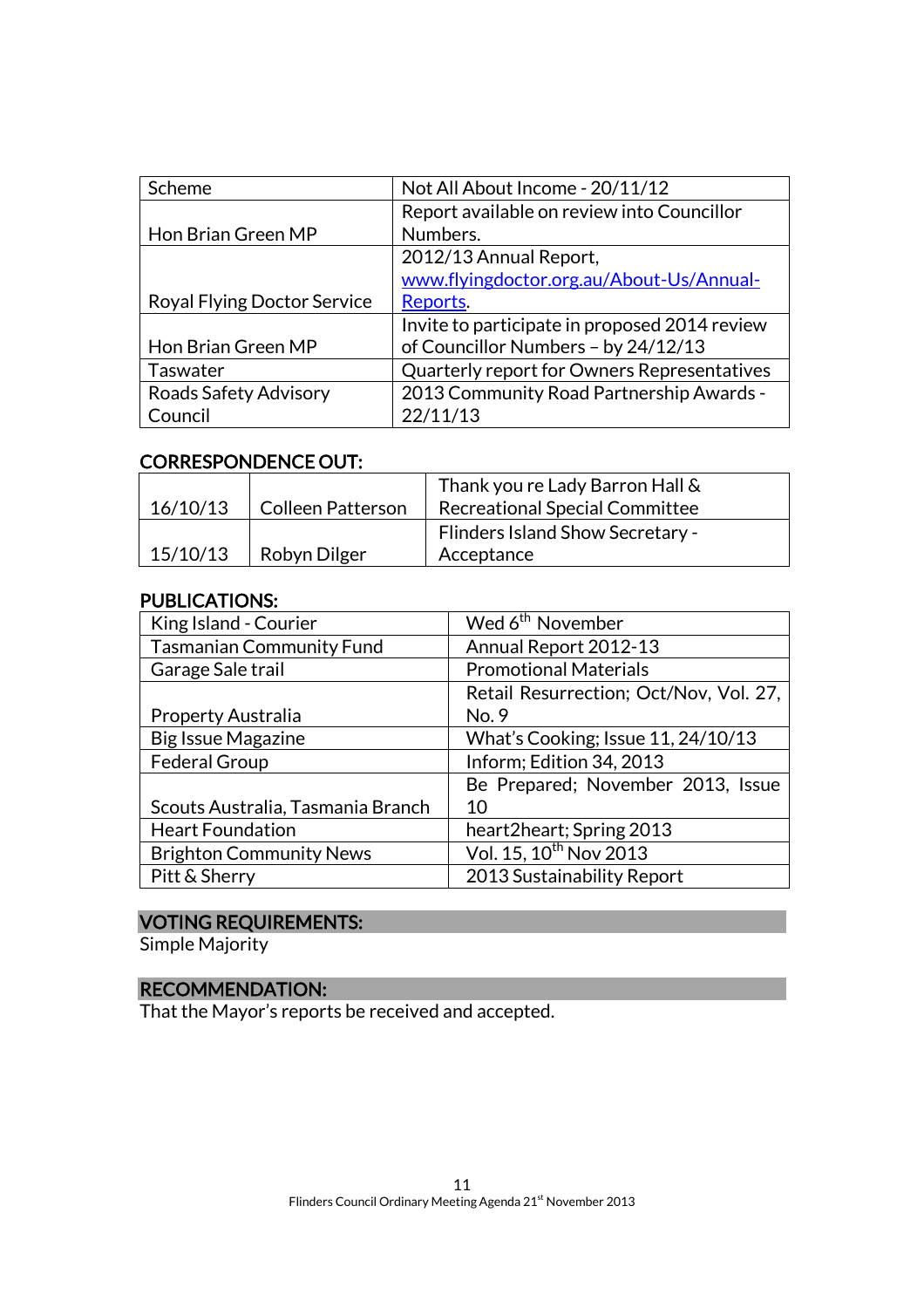# OPERATIONAL BUSINESS OF COUNCIL

| A.                             | <b>NOTICE OF MOTIONS</b>                                                             |
|--------------------------------|--------------------------------------------------------------------------------------|
| Item A1:                       | Notice of Motion from Mayor Carol Cox - Australia Day                                |
| File No:                       | Weekend 2014 BBQ<br>PUB/0101                                                         |
|                                |                                                                                      |
| Item A2:                       | Notice of Motion from Deputy Mayor David Williams - C8<br>Summit                     |
| File No:                       | COU/0600                                                                             |
| <u>Annexure 1:</u>             | <b>C8 Discussion Paper</b>                                                           |
| Item A3:                       | Notice of Motion from Cr Mary-Anne<br>Roberts<br><b>Whitemark Footpaths</b>          |
| File No:                       | ROA/0302                                                                             |
| <b>B.</b>                      | <b>GOVERNANCE</b>                                                                    |
|                                |                                                                                      |
| Item B1:                       | Memorandum of Understanding between Flinders Council<br>and Parks & Wildlife Service |
| File No:                       | ENV/1100                                                                             |
| <u>Annexure 2:</u>             | MOU between Flinders Council & Parks & Wildlife Service                              |
| Item B2:                       | Flinders Island Sports & RSL Club Project Redevelopment                              |
|                                | <b>Brief</b>                                                                         |
| File No:                       | CSV/1500                                                                             |
| <u> Annexure 3:</u>            | Flinders Island Sports & RSL Club Project Redevelopment<br><b>Brief</b>              |
| Item B3:                       | <b>Rescind Private Tenancy Policy</b>                                                |
| File No:<br><u>Annexure 4:</u> | AER/0301<br><b>Private Tenancy Policy</b>                                            |
|                                |                                                                                      |
| Item B4:                       | <b>Councillor Resolution Report</b>                                                  |
| File No:                       | COU/0600                                                                             |
| <u> Annexure 5:</u>            | Councillor Resolution Report November 2013                                           |
|                                |                                                                                      |

Meeting Closed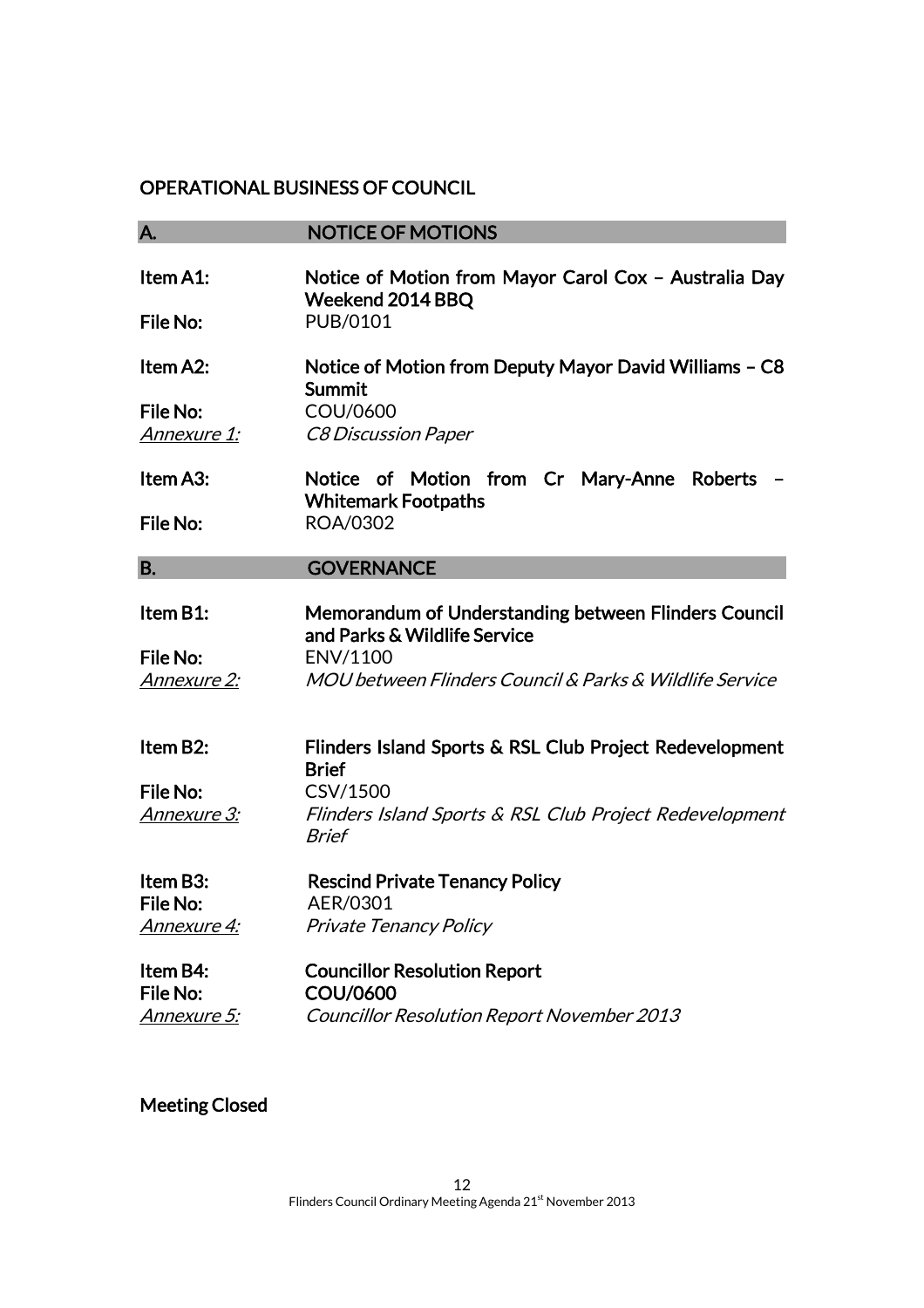## A. NOTICE OF MOTIONS

#### Item A1: Notice of Motion from Mayor Carol Cox – Australia Day Weekend 2014 BBQ

| <b>ACTION</b>            | <b>Decision</b>               |
|--------------------------|-------------------------------|
| <b>PROPONENT</b>         | Mayor Carol Cox               |
| <b>OFFICER</b>           | Raoul Harper, General Manager |
| <b>FILE REFERENCE</b>    | PUB/0101                      |
| <b>ASSOCIATED PAPERS</b> | Nil                           |

#### NOTICE OF MOTION:

That Council provides a free BBQ with healthy food options on the Australia Day weekend in an event to encourage residents and visitors to come together, recognising the wonderful community that we live in.

The funding for the event to come from the current 2013-14 budget allocation for "community festivals".

That the Australia Day committee be disbanded.

#### COUNCILLOR'S REPORT:

Since the  $26<sup>th</sup>$  January 2008 Council has held a free BBQ and supporting activities on the Australia Day public holiday, using the day to recognise how fortunate we are in having chosen this corner of the world to live in.

Historically and unusually, the event has been organised by a Councillor or Council Committee with minimal staff assistance. The most recent event was organised by Cr Marc Cobham, with the assistance of fellow Councillors, Gerald Willis and Peter Rhodes. Cr Cobham resigned from the committee in March of this year having played a lead role for the previous 4 years.

Council currently has the staff capability, capacity and budget to manage such an event without the need for a sub committee of Council as an organising committee. The committee as it exists is superfluous, no matter what the outcome of the rest of this Notice of Motion. Thus, I ask for Councillors support to close the Australia Day Committee.

The issue of celebrating Australia Day or having an island celebration on some other date has been discussed by Councillors at workshops on the  $4<sup>th</sup>$  of April and the  $2^{nd}$  May 2013, but no motion has been forthcoming to initiate change.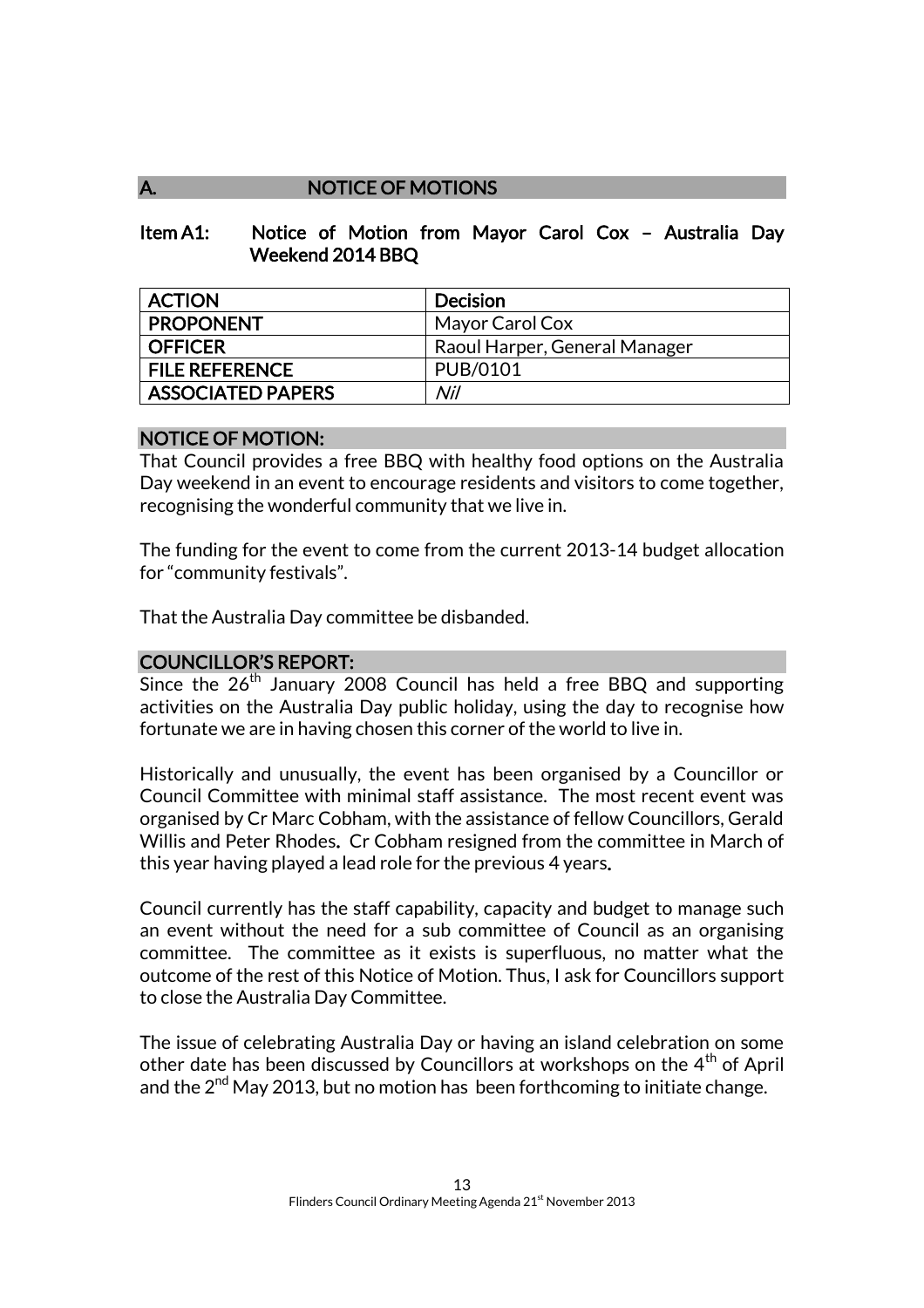Residents, both permanent and occasional, have come to enjoy the opportunity to meet together each Australia Day to catch up and get together as a community, including visitors to the island.

The Australia Day weekend is only two months away and both the community and the Lions Club, which has traditionally cooked the BBQ at the event, have no expectation that what has become a well attended annual event for the past 5 years will not occur in 2014. A clear decision needs to be made by the elected members as to the holding of the event so that, the Lions Club, the Council staff and the community can be informed.

The 2013-14 Annual Operational Plan on page 3 outlines that there will be a focus on supporting existing events:

"A renewed focus on supporting community groups, volunteers and existing events on the island to grow and flourish will be provided."

This is an existing event.

The Council budget estimates for 2013-14 includes \$20,000 for "community festivals/events" and at five months into the financial year, with no festival or major event yet scoped to utilise this funding, it is not inappropriate to use a small portion of the funding for an event on the Australia Day weekend.

The BBQ is an existing event and should be supported as an event that enables community to come together, an action that promotes community wellbeing, enables communication between community members and builds civic engagement.

The event fits with the Council's Mission by "providing leadership, services and support which contribute to the wellbeing … of the Furneaux Community" (Flinders Council Strategic Plan 2011).

In 2014 the Australia Day weekend will again be a long weekend with the Monday also being a proclaimed Holiday. It is a time of year when the weather is good and many part-time residents are on the island. It is good timing for Council to provide an opportunity for community members and regular island visitors to come together encouraging communication between community members whose paths do not often cross.

I bring this motion forward as I have had queries from residents relating to aspects of the event they expect will occur in January and I ask Councillors to support this motion.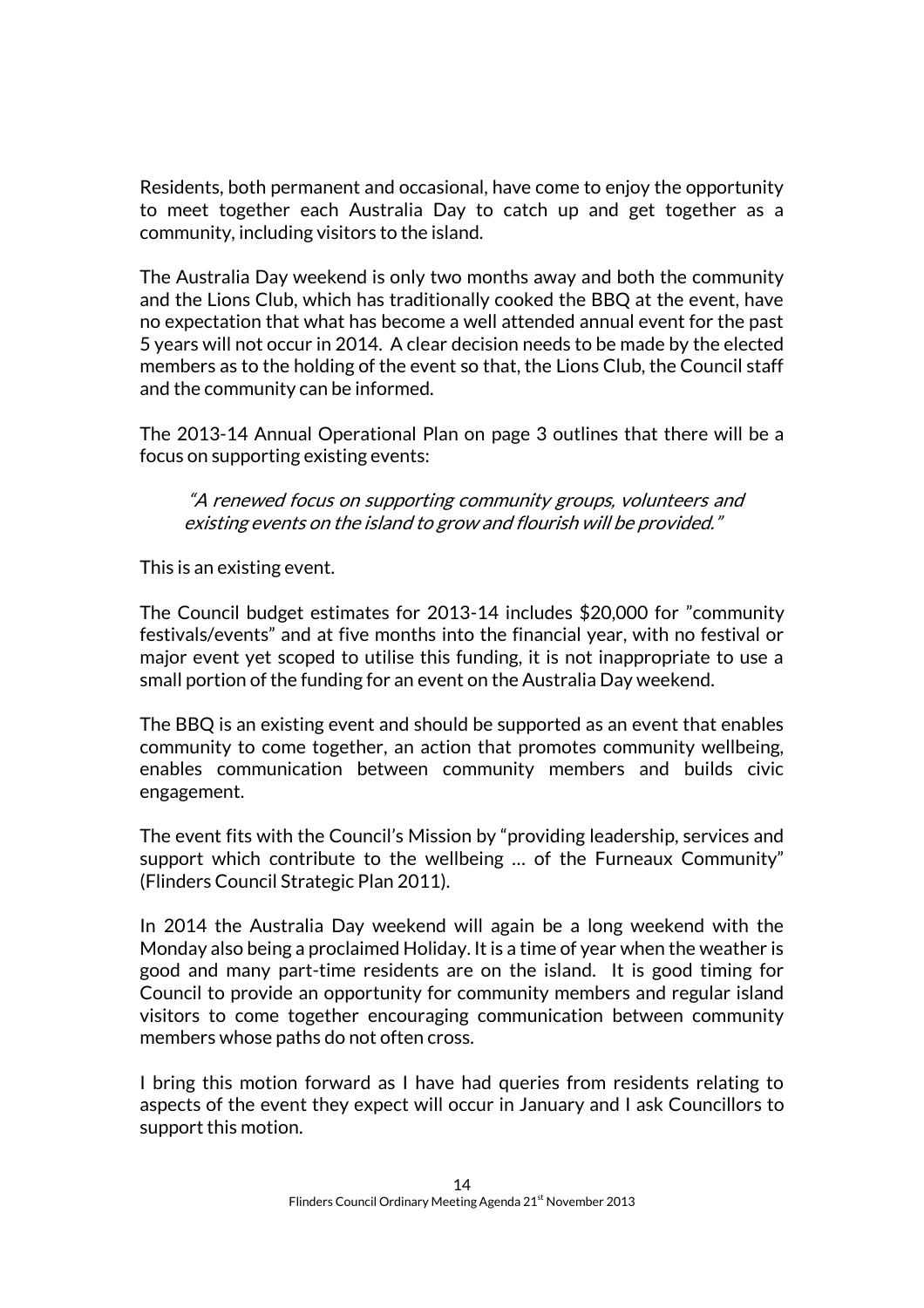# PREVIOUS COUNCIL CONSIDERATION:

4<sup>th</sup> of April and 2<sup>nd</sup> of May 2013 Councillor Workshops.

# OFFICER'S REPORTS:

Council has for many years played a direct role in organising an event based around the Australia Day celebrations. This has usually been organised by a Committee of Council with Cr Cobham playing a lead role now for many years. The Notice of Motion calls for Council to commit funding to deliver an event on the Australia Day weekend. As outlined a budget allocation to support such an event is already in place. The motion also calls for the Australia Day Committee to be disbanded and for staff to organise and manage the delivery of the event.

Council has previously workshopped ideas around supporting an Australia Day event or another event that could be delivered on a date that could be less divisive for some members of our indigenous community than Australia Day. No formal decision by Council exists to direct staff one way or another at this time. The Australia Day Committee still exists and as such one would expect that an event would be held as usual. Be that as it may, the motion calls for the Committee to be disbanded and for staff to take on the role of organising and managing the event within an existing budget allocation. While the report provided in support of the motion outlines that Council has the capacity at a staff level to deliver such, it would coincide with an exceptionally busy period for the Community Development Staff with the School Holiday Program in full swing. In discussion with staff on the matter, the flexibility provided within the motion at hand is supported and would allow staff to explore what options may be available to partner with other community groups/organisations to deliver an event on the weekend highlighted. Staff have the capacity to deliver an event if the existing Australia Day Committee were to be disbanded although it needs to be said that this will add a significant load to an already very busy time of the year.

With a budget allocation already in place and staff willing and able to assist, the decision to hold an event on the Australia Day weekend and whether or not to disband the Committee are decisions for the elected member group.

# STATUTORY REQUIREMENTS:

Local Government Act 1993

# POLICY/STRATEGIC IMPLICATIONS:

4.0 Community Safety, Engagement and Enterprise - Through positive Council-Community partnerships, enhance people's security, inclusion and well-being.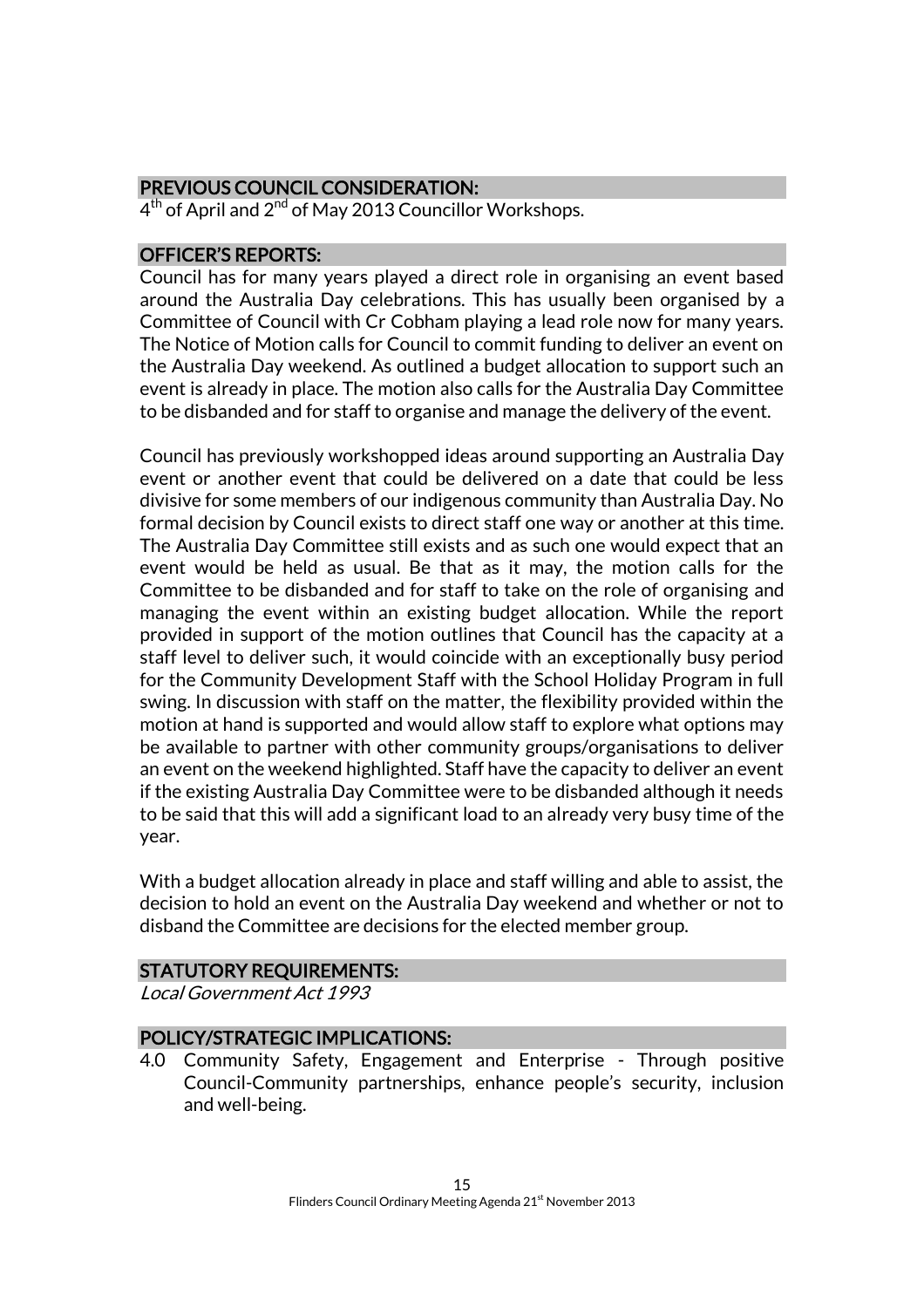- 4.3 Maintain and develop productive, constructive relationships with the community and organisations involved in delivery of strategic services and activities in the islands.
	- 4.3.2 Build civic engagement and increase civic pride through evidence based research, agreed events, programs and improved communication with the community.

#### BUDGET AND FINANCIAL IMPLICATIONS:

A budget allocation is already in place.

#### RISK/LIABILITY:

Minimal

#### VOTING REQUIREMENTS:

Absolute majority.

#### OFFICER'S RECOMMENDATION:

- 1) That the Australia Day committee be disbanded.
- 2) That the General Manager direct Council staff to develop and deliver a BBQ on the Australia Day weekend from the existing budget allocation for such events.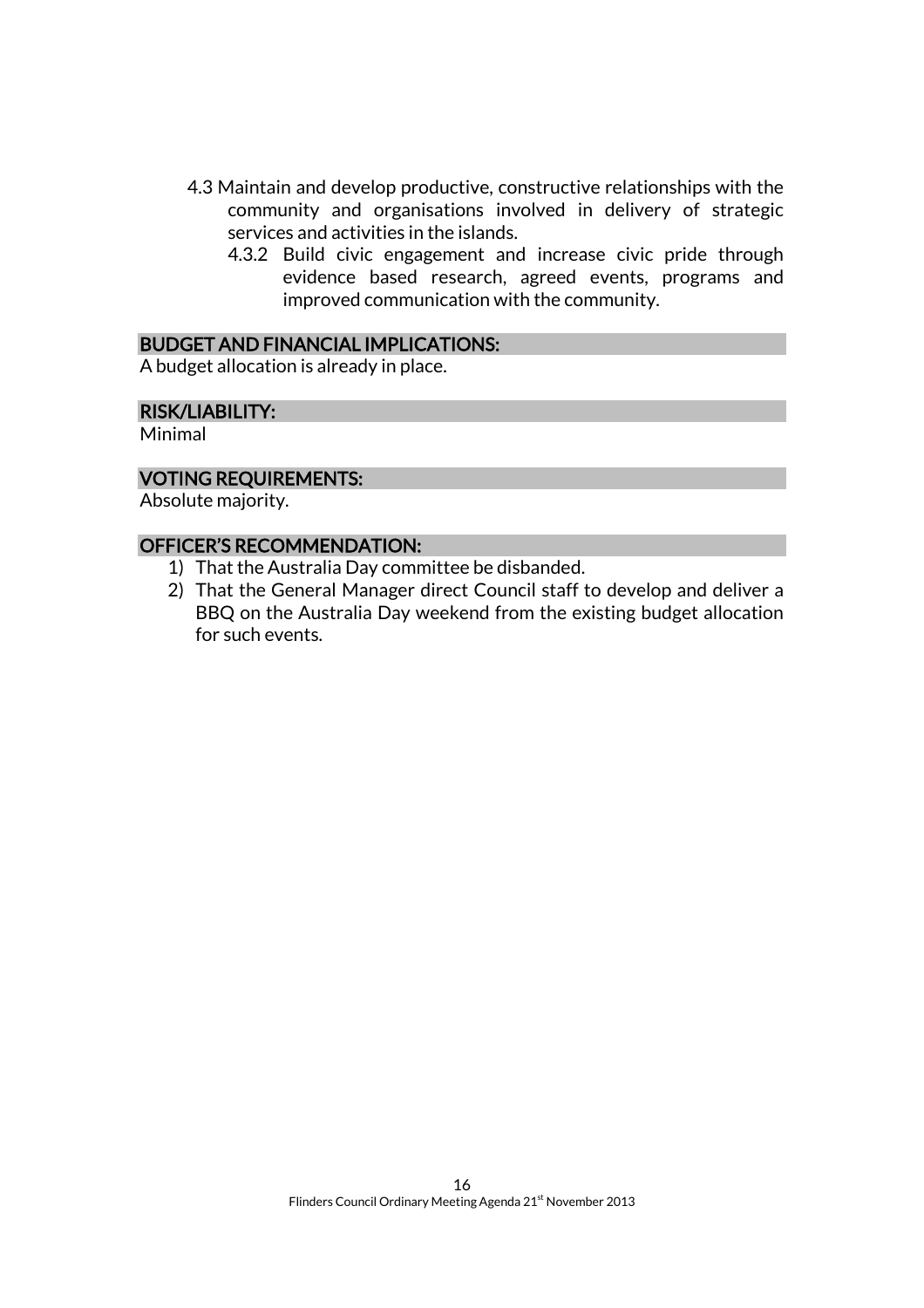## Item A2: Notice of Motion from Deputy Mayor David Williams – C8 Summit

| <b>ACTION</b>            | <b>Decision</b>                 |
|--------------------------|---------------------------------|
| <b>PROPONENT</b>         | Deputy Mayor David Williams     |
| <b>OFFICER</b>           | Raoul Harper, General Manager   |
| <b>FILE REFERENCE</b>    | COU/0600                        |
| <b>ASSOCIATED PAPERS</b> | Annexure 1: C8 Discussion Paper |

# NOTICE OF MOTION:

That Council recognise the possibilities that the C8 Summit offers and agree to support the attendance of an elected member at future meetings as long as it is considered to be beneficial to the island community to do so.

### COUNCILLOR'S REPORT:

On Friday 24<sup>th</sup> October I represented Flinders Council at the inaugural C8 Summit which was designed to give elected members of the eight Northern Council (C8) the opportunity to have a greater leadership role in our region and provide a forum to develop a better understanding of the challenges and opportunities facing other Municipalities.

This is, of course, an informal network but it is seen as an opportunity for elected members to discuss and work towards finding solutions to regional problems which might otherwise be tackled independently in different ways. Northern Tasmanian Development will work closely with the group.

The timing of this forum was fitting as presently the whole region is facing many difficult challenges and it was interesting to hear that we all face many of the same problems. These include aging population, the loss of the young people to urban centres as well as the uncertainty of the current economic climate.

Obviously the meaningfulness of any such forum in the long term is the ability to achieve its goals. At this first meeting it was agreed that we should set early and achievable goals not only to establish credibility but also to determine how well we can work together.

Overall this was a successful opening event and I believe that it is worthwhile continuing to support this initiative to do our utmost to develop the relationship into a long term asset for the improvement of the region.

#### PREVIOUS COUNCIL CONSIDERATION:

Nil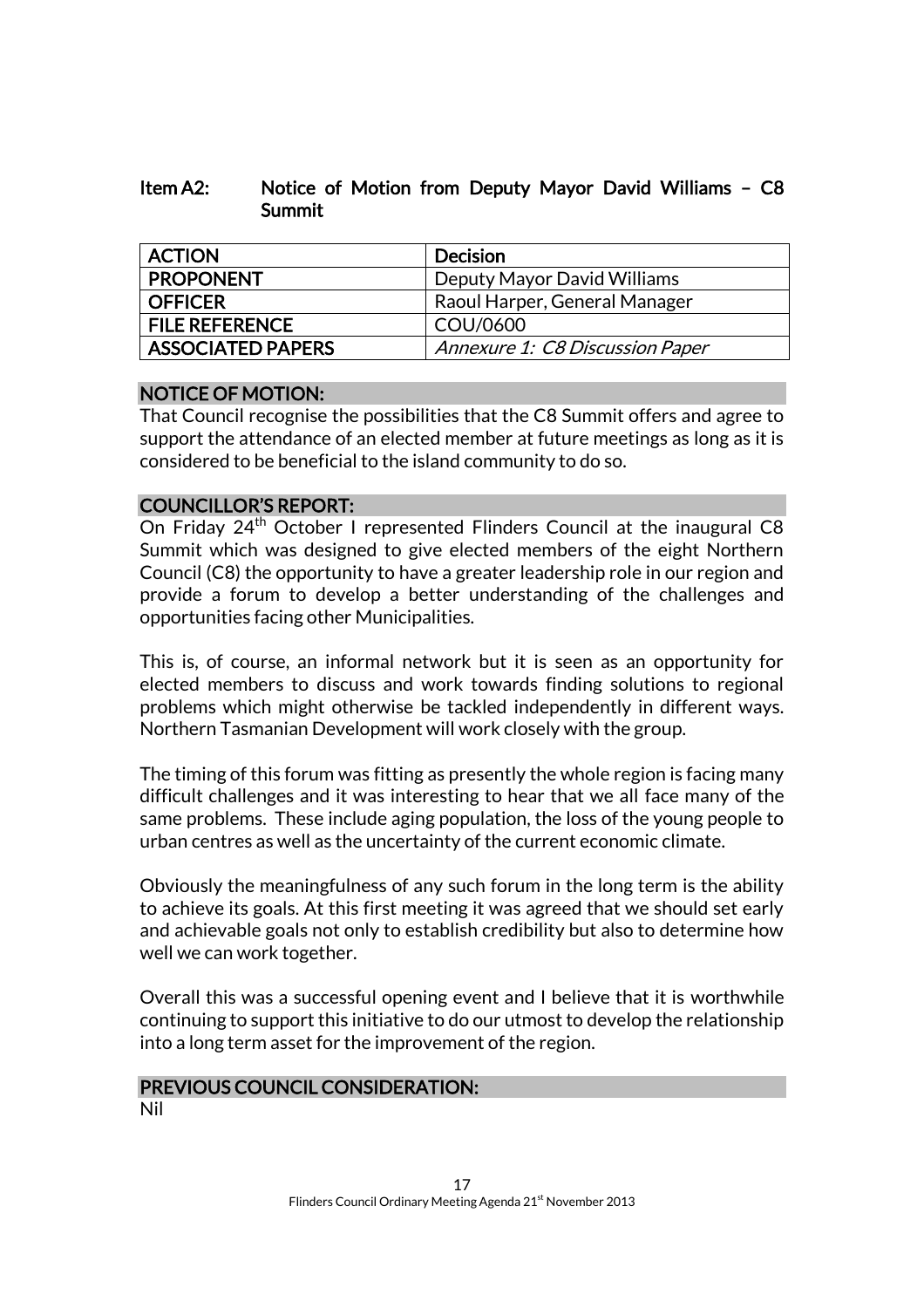# OFFICER'S REPORT:

Engagement with others elected members has the potential to broaden Council's understanding of the issues and opportunities at play in the sector. The C8 Group is a good example of proactive regional collaboration and from all reports was a well attended and positive initiative.

Council has an existing budget allocation that could be used to support attendance. Council should consider selecting a Councillor to attend the meetings and report back to Council as and when required.

The notice of motion is supported.

#### STATUTORY REQUIREMENTS:

Local Government Act 1993

#### POLICY/STRATEGIC IMPLICATIONS:

- 5.0 Corporate Governance and Intergovernmental Relations
	- 5.2 Develop and maintain an influential network of external stakeholders who understand the needs and direction of Flinders Council and are supportive
		- 5.2.1 Identify key external stakeholders and decision makers and actively introduce Flinders opportunities, issues and proposals to them in a timely and professional manner

#### BUDGET AND FINANCIAL IMPLICATIONS:

Minimal. An allocation for elected member training and travel is in place and often under utilised.

#### RISK/LIABILITY:

Low

#### VOTING REQUIREMENTS:

Simple Majority

#### OFFICER'S RECOMMENDATION:

That Council recognise the potential of the C8 Group to build and foster regional collaboration and agree to support the attendance of an elected member at future meetings.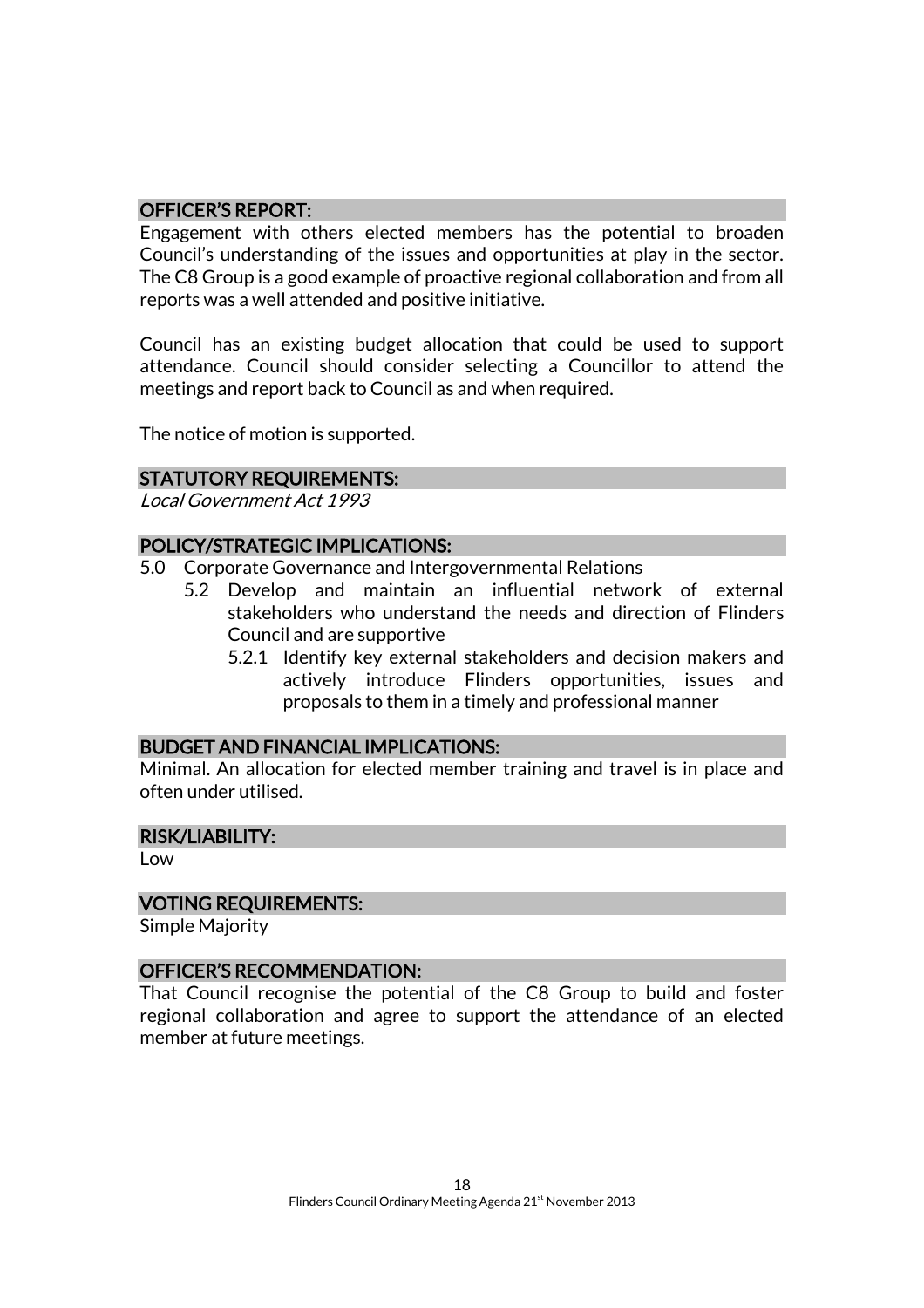# Item A3: Notice of Motion from Cr Mary-Anne Roberts – Whitemark Footpaths

| <b>ACTION</b>         | <b>Decision</b>                     |
|-----------------------|-------------------------------------|
| <b>PROPONENT</b>      | <b>Councillor Mary-Anne Roberts</b> |
| OFFICER               | Raoul Harper, General Manager       |
| <b>FILE REFERENCE</b> | ROA/0302                            |
| ASSOCIATED PAPERS     | Nil                                 |

### NOTICE OF MOTION:

That Council recognise the difficulties faced by disabled and elderly members of the community in relation to the condition of footpaths around Whitemark and requests staff to review and prioritise particular problem areas for upgrade as soon as possible.

### COUNCILLOR'S REPORT:

Members of the community have reported problems arising from Whitemark footpaths. Ratepayers are experiencing limited mobility due to the steepness of the angle of many driveway crossovers and the narrowness of paths when having to manoeuvre around power poles. This is a problem that is likely to increase over time as our population ages.

# PREVIOUS COUNCIL CONSIDERATION:

Nil

# OFFICER'S REPORTS:

Section 65(1) of the *Local Government Act 1993* requires the General Manager to ensure that any advice, information or recommendation given to the Council (or a Council Committee) is given by a person who has the qualifications or experience necessary to give such advice, information or recommendation. Section 65(2) forbids Council from deciding any matter which require the advice of a qualified person without considering that advice. A detailed audit of the compliance (or otherwise) of the current footpath network with the requirements of the Building Code of Australia, the *Disability Discrimination* Act 1992 and all applicable Australian Standards is required if the Councillors Notice of Motion is to be considered with all of the required information. No budget allocation or direction from Council has been provided to undertake such an assessment to date.

In short, Council can direct the General Manager to engage an Engineer with specific experience in footpath design and disabled access to undertake a basic assessment of the existing footpath network and provide a series of recommendations for formal Council consideration.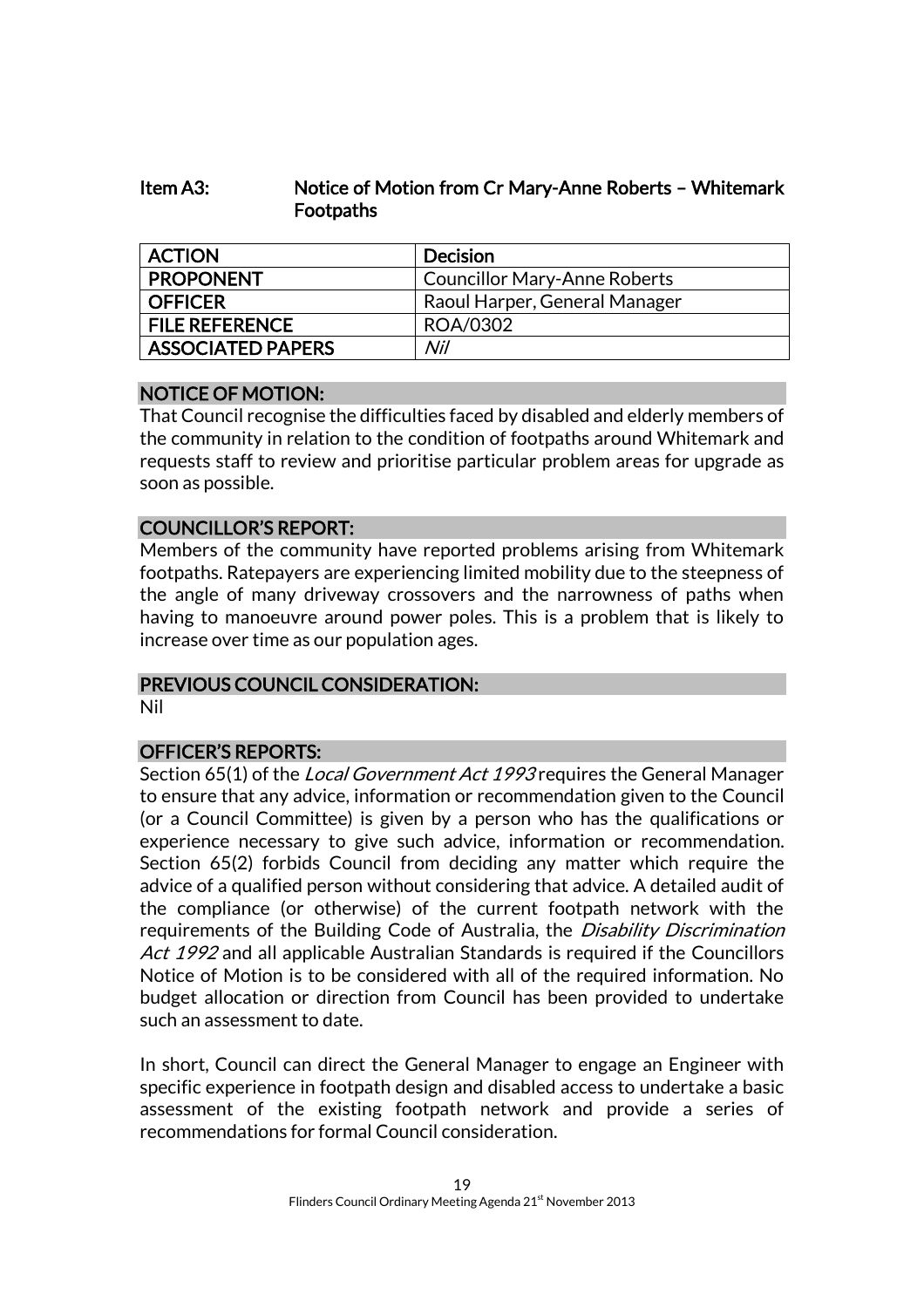Access is an important issue for our residents and will only become more so in the future. Council continues to strive to improve disabled access to our facilities and infrastructure but does have a legacy of very aged facilities in many cases assets in a poor condition. All decisions at this point in relation to infrastructure and asset upgrades should be based on clear and solid evidence and the Council's (and communities) capacity to fund.

An evidence based approach to the motion at hand is supported and would be a valuable contribution to the impending development of the Council's Long Term Financial and Asset Management Strategies. If and when this evidence is collected the quantum of funds required to improve disabled access around the township of Whitemark can be assessed against the requirements of other critical community assets and infrastructure across the island and a risk assessment of the benefits (or otherwise) of undertaking the work completed.

### STATUTORY REQUIREMENTS:

Local Government Act 1993 Disability Discrimination Act 1992

#### POLICY/STRATEGIC IMPLICATIONS:

- 2.0 Infrastructure
	- 2.1 Identify infrastructure objectives, standards for assets and develop a viable, asset lifecycle management and operational model

#### BUDGET AND FINANCIAL IMPLICATIONS:

An estimated allocation of \$5,000 is required to undertake a full and detailed assessment. A budget variation would need approval to facilitate such.

#### RISK/LIABILITY:

Moderate. A footpath comes under the definition of 'premises' and is therefore covered by Section 23 of the Disability Discrimination Act 1992:

premises includes:

- (a) a structure, building, aircraft, vehicle or vessel; and
- (b) a place (whether enclosed or built on or not); and
- (c) a part of premises (including premises of a kind referred to in paragraph(a) or (b)).

The question of whether or not a local government authority is permitting discrimination requires some evidence they actually have the authority to address the problem and that a significant barrier to access exists.

Any person or organisation subject to a complaint may have a defense if the removal of the barrier would cause an unjustifiable hardship.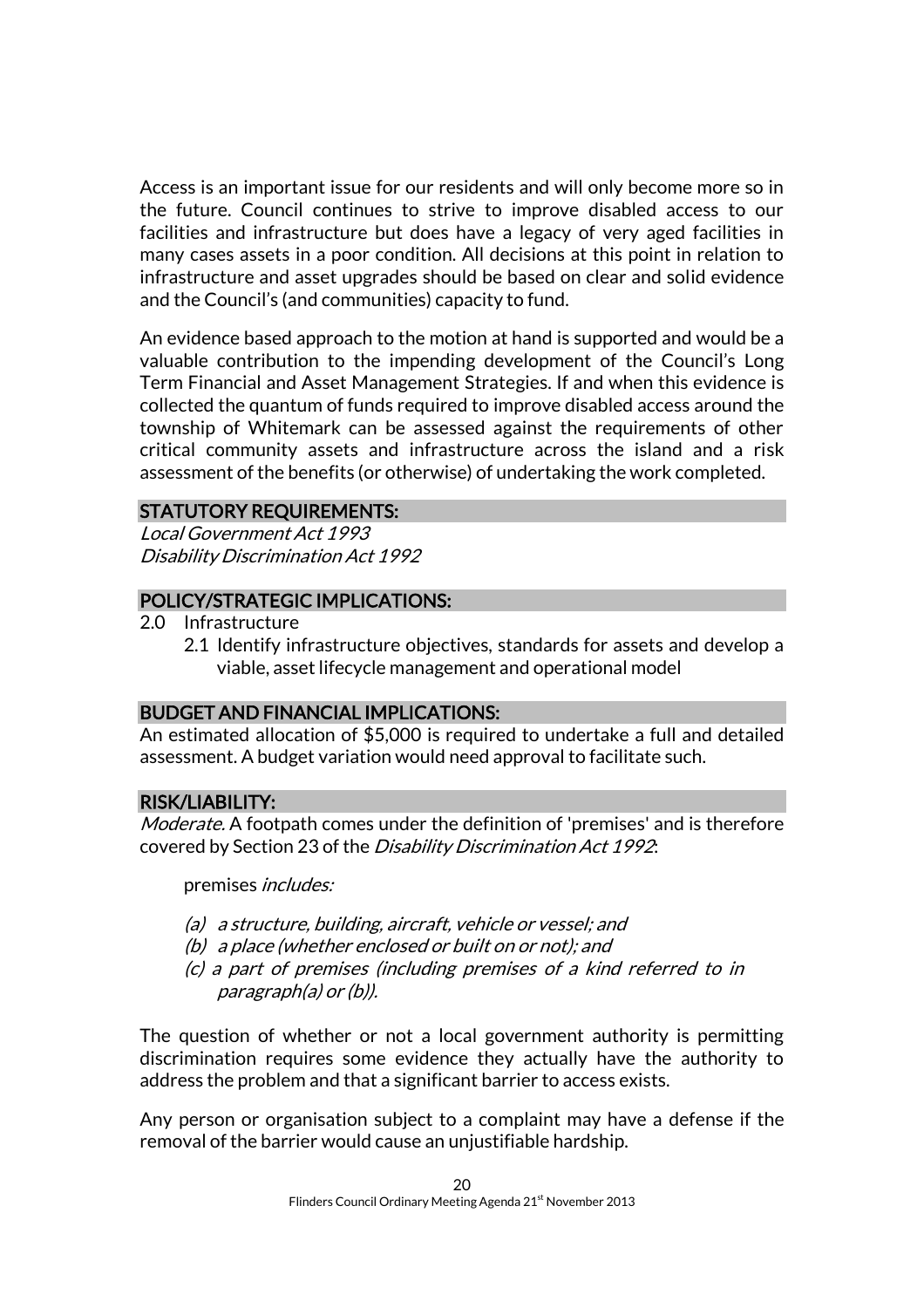Council is unaware that any significant barriers to access exist at this time and hence a detailed, qualified audit is required to ensure any risk is known and actions are taken (if possible) to mitigate.

### VOTING REQUIREMENTS:

Absolute Majority

### OFFICER'S RECOMMENDATION:

Council directs the General Manager to engage an Engineer with specific experience in footpath design and disabled access to undertake a basic assessment of the existing footpath network in Whitemark and provide a series of recommendations for formal Council consideration.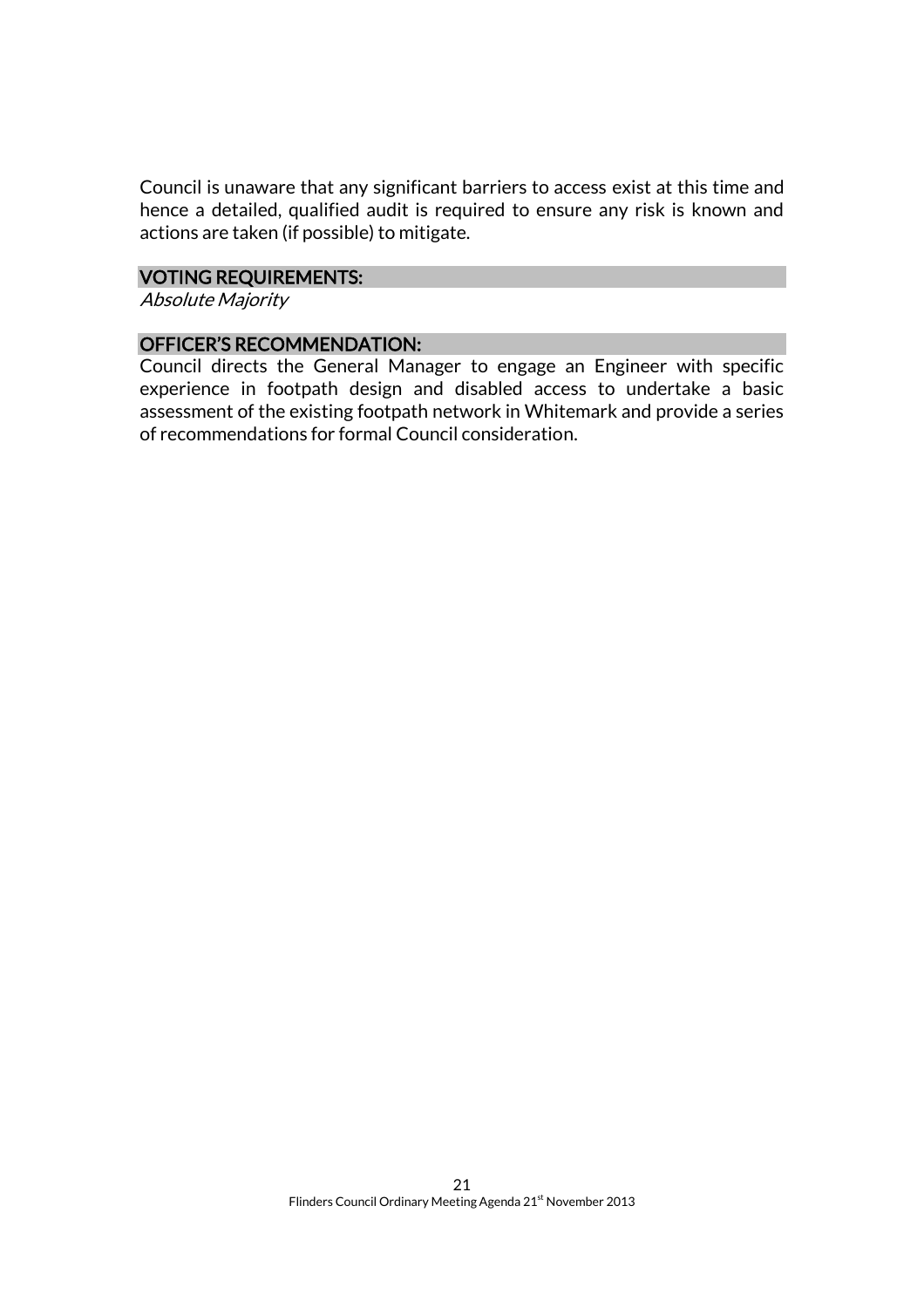## B. **GOVERNANCE DEPARTMENT**

#### Item B1: Memorandum of Understanding between Flinders Council and Parks & Wildlife Service

| <b>ACTION</b>            | Information                                |
|--------------------------|--------------------------------------------|
| <b>PROPONENT</b>         | <b>Council Officer</b>                     |
| <b>OFFICER</b>           | Raoul Harper, General Manager              |
| <b>FILE REFERENCE</b>    | ENV/1100                                   |
| <b>ASSOCIATED PAPERS</b> | Annexure 2: MOU between Flinders Council & |
|                          | Parks & Wildlife Service                   |

#### INTRODUCTION:

The Memorandum of Understanding between Flinders Council and the Parks & Wildlife Service describes the arrangements for the operation of a non commercial agreement between the two organisations.

### PREVIOUS COUNCIL CONSIDERATION:

Nil

# OFFICER'S REPORT:

This Memorandum of Understanding (MOU) has been prepared in order to formalise an existing arrangement between Flinders Council and the Parks & Wildlife Service. The MOU specifies and outlines the roles of each organisation in relation to the upkeep and general maintenance of the public BBQ areas on Flinders Island, assistance in the maintenance of tracks on an as requested basis and the development of mutually beneficial priority projects.

Council and the local Parks & Wildlife Staff have a long history of collaboration and working together to maximise benefit to the local community. Much of this work has been undertaken previously without any formal arrangement being in place. The General Manager and Ranger in Charge have worked closely to develop the MOU presented for consideration. Councillors will note that the upkeep and general maintenance of public BBQ's would be formalised under the proposed MOU as would Council support at times of a genuine emergency for the Parks and Wildlife Service until such time as assistance can be flown to the island. Other areas of interest include assistance on an as needs basis with works on some Parks & Wildlife maintained tracks. While Council would assess any works on a project by project basis, there are times where staff and equipment may be in a given area and their assistance in delivering works would add value to both organisations and the community at large.

The agreement will commence from  $1<sup>st</sup>$  December 2013 and continue for a period of 24 months if approved by Council.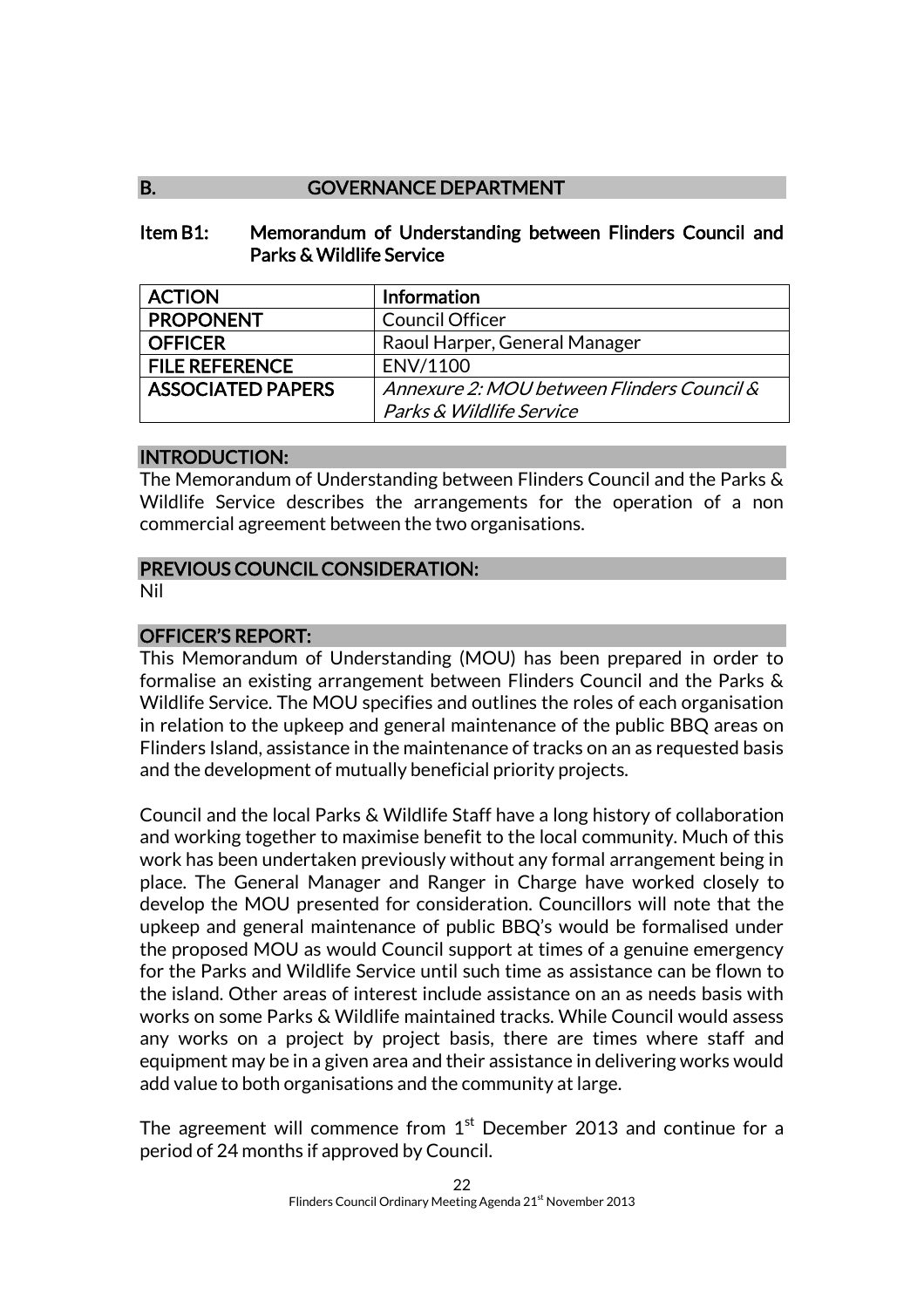# POLICY/STRATEGIC IMPLICATIONS:

- 1.0 Environment and Natural Asset Management
	- 1.3 Enhance access to and use of environmental assets to ensure values are recognised
		- 1.3.2 Provide residential, tourism and recreational opportunity adjacent to environmental assets where the necessary balance can be achieved

### BUDGET AND FINANCIAL IMPLICATIONS:

The MOU will allow for the continued sharing of resources which minimises expenditure.

# RISK/LIABILITY:

While resource sharing arrangements have been ongoing between local Parks and Wildlife staff and Council for many years it is seen as an important risk minimisation measure to formalise the relationship.

### VOTING REQUIREMENTS:

Simple Majority

### OFFICER'S RECOMMENDATION:

That the Mayor be authorised to sign the Memorandum of Understanding (MOU) between Flinders Council and the Parks & Wildlife Service.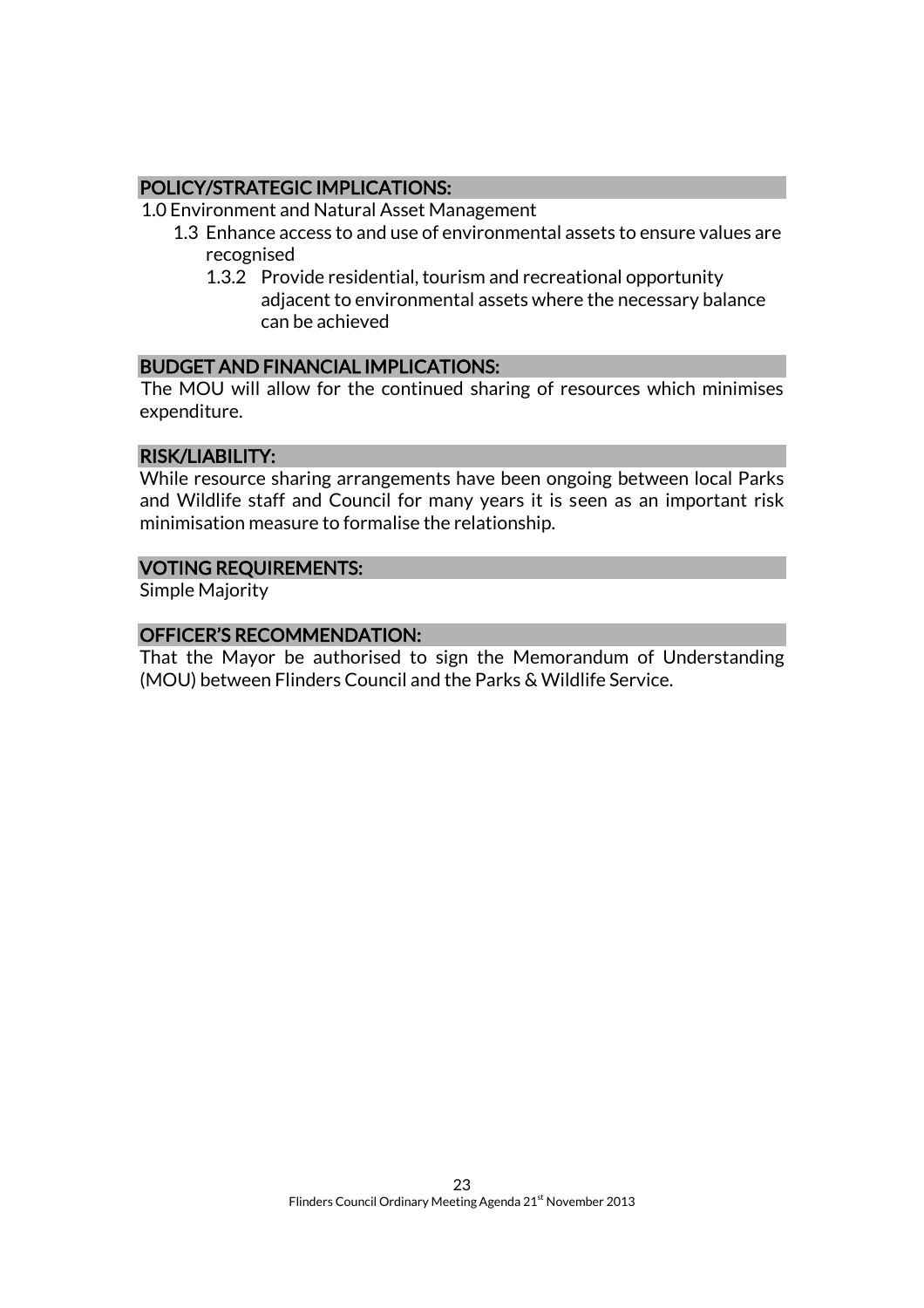| <b>ACTION</b>            | Information                               |
|--------------------------|-------------------------------------------|
| <b>PROPONENT</b>         | <b>Council Officer</b>                    |
| <b>OFFICER</b>           | Raoul Harper, General Manager             |
| <b>FILE REFERENCE</b>    | CSV/1500                                  |
| <b>ASSOCIATED PAPERS</b> | Annexure 15: Flinders Island Sports & RSL |
|                          | Club Project Redevelopment Brief          |

## Item B2: Flinders Island Sports & RSL Club Project Redevelopment Brief

### INTRODUCTION:

The purpose of this report is to table the Flinders Island Sports & RSL Club Project Redevelopment Brief (recently approved by the Club for presentation to Council) and to seek formal direction as to what role Council should seek to play from this point.

### PREVIOUS COUNCIL CONSIDERATION:

21<sup>st</sup> February 2013 Ordinary Council Meeting:

456.02.2013 Moved: Deputy Mayor D Williams Seconded: Cr G Willis

That Council direct resources to assist the Flinders Island Sports Club Committee to investigate ways to ensure future sustainability of the Club, with a view to ensuring the long term viability of this important community asset.

CARRIED UNANIMOUSLY (7-0)

# OFFICER'S REPORT:

On  $17<sup>th</sup>$  January 2013, Council met with representatives of the Flinders Island Sports and RSL Club to discuss the future of the Club and its associated assets. Post this meeting a formal motion was passed by Council directing resources (staff) to assist the Club to explore options that may bring long term sustainability to the Club and its assets. At a further meeting between the parties on 15<sup>th</sup> May it was agreed that the first step would be to establish an initial project brief for consideration. Staff have since worked in partnership with a Committee of the Club and the brief provided for Council consideration stems from the work undertaken by the group. The brief has now been approved by the Club itself for formal Council consideration.

In summary, the brief outlines that the basic objective of any redevelopment at the site would be based on generating sufficient funds to cover the annual and ongoing asset maintenance costs of the Club and the associated infrastructure and in turn securing the Sports Club's ongoing viability. The brief also recognises that any redevelopment should be undertaken with the needs of the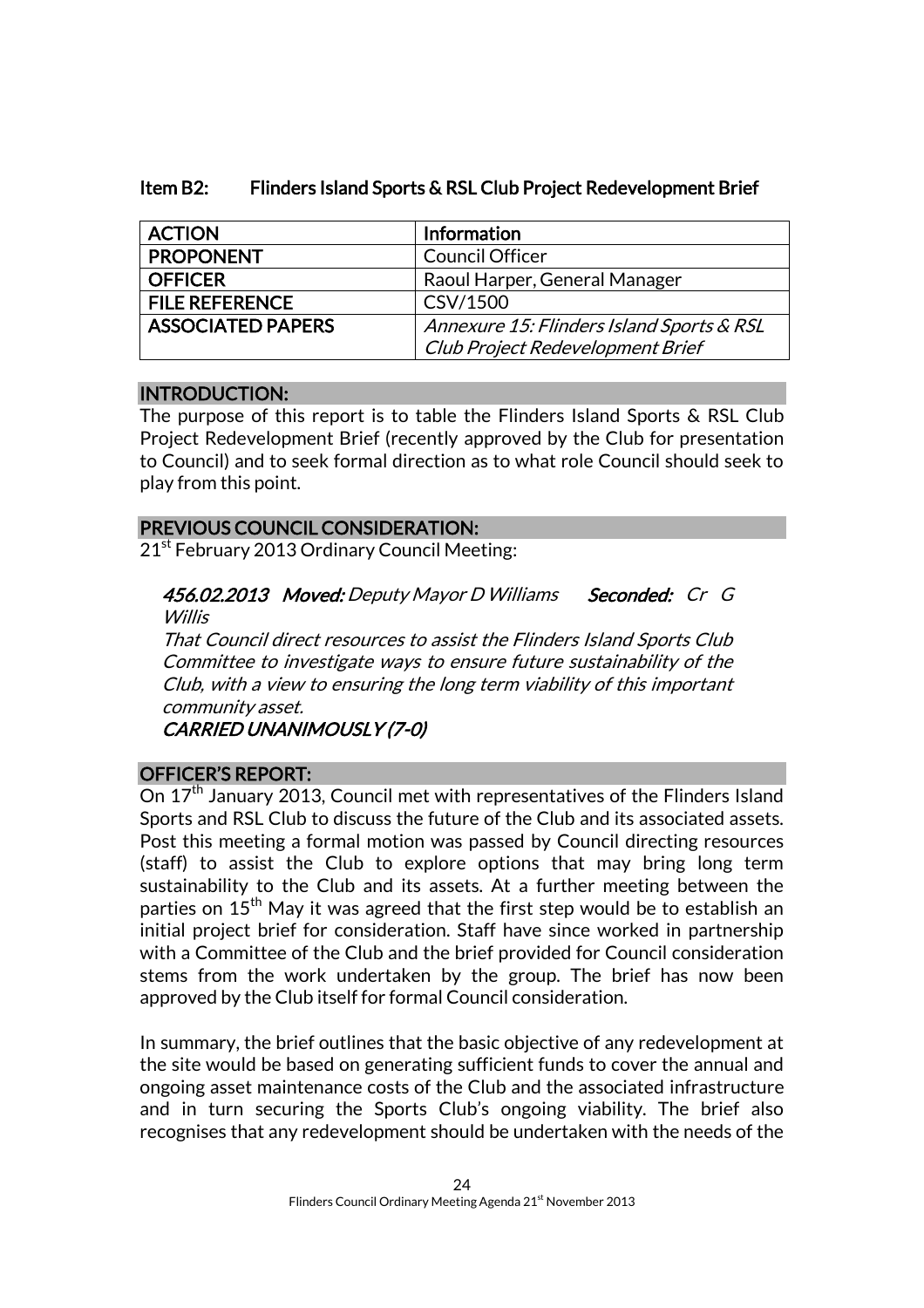wider community in mind and with an understanding of what the full development potential of the site might be.

With the foregoing in mind the Committee on behalf of its members has now adopted the following objectives to begin planning for the future redevelopment of the site:

- 1. As a minimum requirement, the Club continues to provide the same services to the community as it currently provides relating to golf, bowls, a venue for community functions and a base for the Flinders Island RSL.
- 2. That the existing golf course is retained.
- 3. That in the future the Club is not dependent on voluntary labour for its annual and ongoing asset maintenance and or any future capital works projects.
- 4. Redevelopment could present an opportunity for a 'state of the art' recreational, community facility and housing hub that could position Flinders Island at the forefront of the provision of such facilities for isolated communities.

With these objectives in mind the minimum redevelopment option will be one that produces sufficient additional income to cover the operational and ongoing asset maintenance costs of the club, its buildings and grounds. A clear vision for the future is now required which is one that is also based on a strong and realistic business plan that meets the wider needs of the Flinders Island community and provides a pathway to the long term viability of the Club.

The Club is keen to now work in partnership with Council to explore if a "shared vision" for the site and its ongoing operation/maintenance can be agreed between both parties and then this be used to build a considered business case to inform future collective efforts.

The site and its future development should be viewed in a holistic manner with other projects and growth plans for the township of Whitemark and to that end further engagement with the Club and Council is required to refine the ideas presented in the brief before any final position is agreed by both parties.

STATUATORY REQUIREMENT:

Nil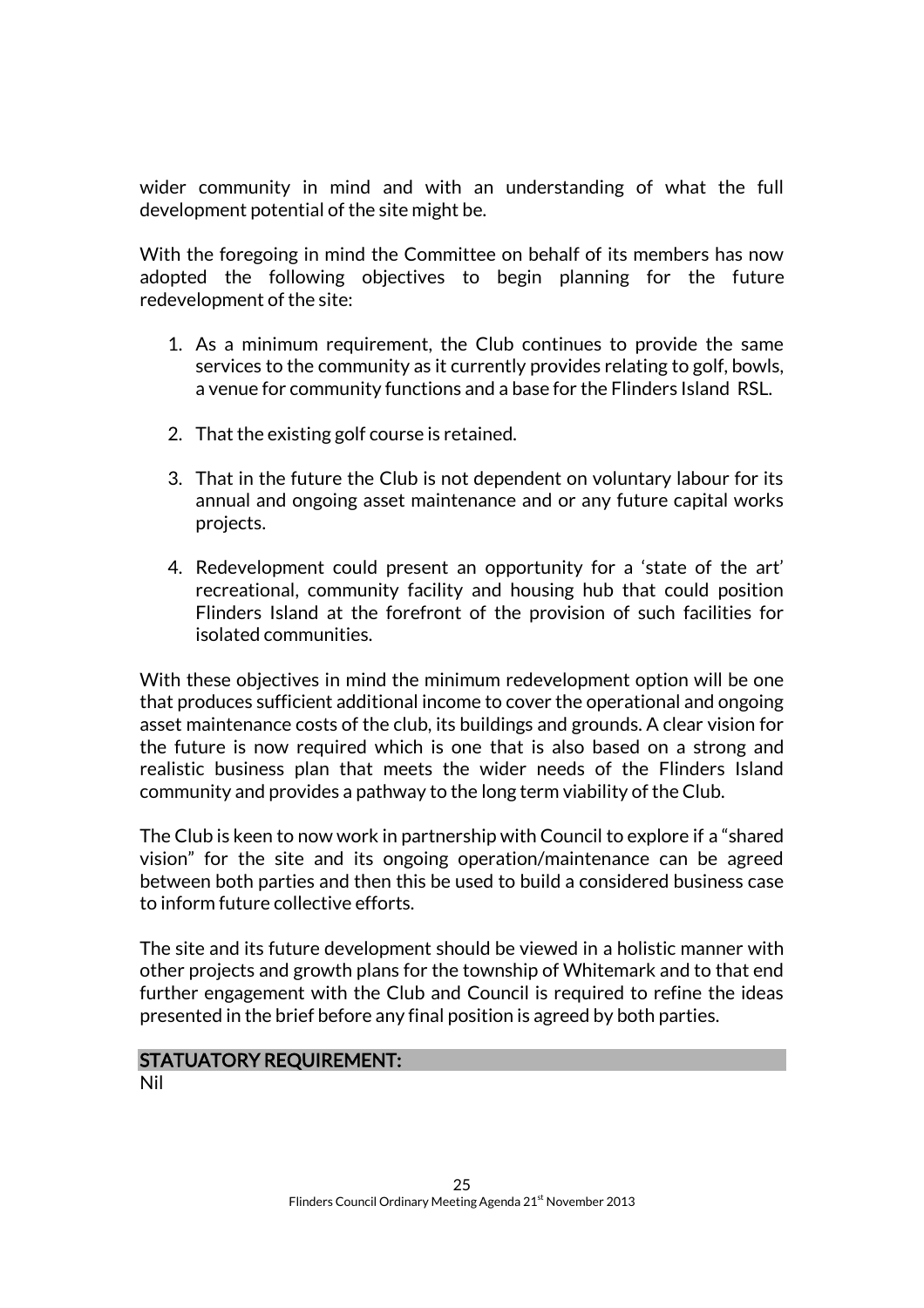# POLICY/STRATEGIC IMPLICATIONS:

4.0 Community Safety, Engagement and Enterprise

- 4.3 Maintain and develop productive, constructive relationships with the community and organizations involved n delivery of strategic services and activities in the islands.
	- 4.3.1 Engage with, as necessary support and integrate into Flinders Council plans, key community based service providers
		- 4.3.1.9 Identify and assist to provide further community engagement with the Flinders Island Sports & RSL Club.

# BUDGET AND FINANCIAL IMPLICATIONS:

Minimal

# RISK/LIABILITY:

Low

# VOTING REQUIREMENTS:

Simple Majority

# OFFICER'S RECOMMENDATION:

Council receives the Flinders Island Sports & RSL Club Project Redevelopment Brief and supports, in principle, the objectives of the club outlined in the brief provided to Council as follows:

- 1. As a minimum requirement, the Club continues to provide the same services to the community as it currently provides relating to golf, bowls, a venue for community functions and a base for the Flinders Island RSL.
- 2. That the existing golf course is retained.
- 3. That in the future the Club is not dependent on voluntary labour for its annual and ongoing asset maintenance and or any future capital works projects.
- 4. Redevelopment could present an opportunity for a 'state of the art' recreational, community facilities and housing hub that could position Flinders Island at the forefront of the provision of such facilities for isolated communities.

Council directs the General Manager to continue working with the Flinders Island Sports & RSL Club to further explore opportunities relating to the development of a recreational, community facilities and housing hub at the site.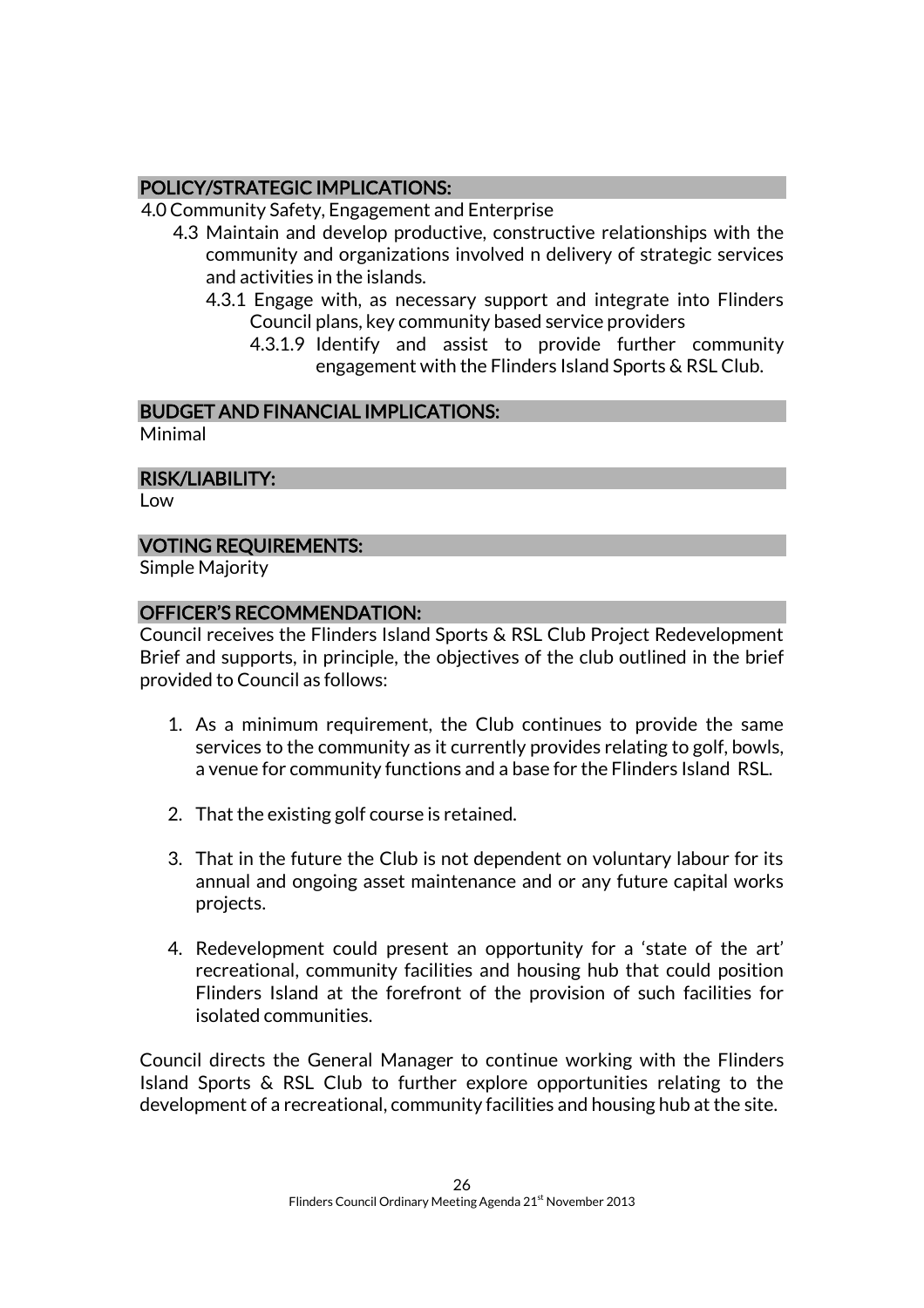#### Item B3: Rescind Private Tenancy Policy

| <b>ACTION</b>            | <b>Decision</b>                    |
|--------------------------|------------------------------------|
| <b>PROPONENT</b>         | <b>Council Officer</b>             |
| <b>OFFICER</b>           | Raoul Harper, General Manager      |
| <b>FILE REFERENCE</b>    | AER/0301                           |
| <b>ASSOCIATED PAPERS</b> | Annexure 4: Private Tenancy Policy |

#### INTRODUCTION:

Council's Policy Manual is an important document of Council as it provides direction to Staff, Management and Councillors. Many of the policies are required by, or relate to, legislation and in most instances help manage Council's exposure to risk.

# PREVIOUS COUNCIL CONSIDERATION:

| Adopted 20 <sup>th</sup> May 2004       | 248.05.04 |
|-----------------------------------------|-----------|
| Amended 23 <sup>rd</sup> September 2010 | 286.09.10 |

### OFFICER'S REPORT:

The Private Tenancy Policy has been in place since 2004 and was last reviewed in 2010. While the concept of supporting the provision of housing in the first instance to Council workers is reasonable it does create an issue around the flexible use of Council houses for other, potentially more important uses/needs such as Doctor's accommodation if required.

While the intention of the policy would still be supported and considered if and when decisions on tenancy are made, the existing policy does not allow for operational flexibility and hence the General Manager requests the policy be rescinded.

#### STATUTORY REQUIREMENT:

Nil

# POLICY/STRATEGIC IMPLICATIONS:

- 5.0 Corporate, Governance and Intergovernmental Relations
	- 5.1 Support the capacity and productivity of our organisation and a culture of professionalism, compliance, innovation and service
		- 5.1.3 Achieve a sustainable balance of income, investment and recurrent expenditure

#### RISK/LIABILITY:

By rescinding this policy, Council policies will be in line with the current legislation.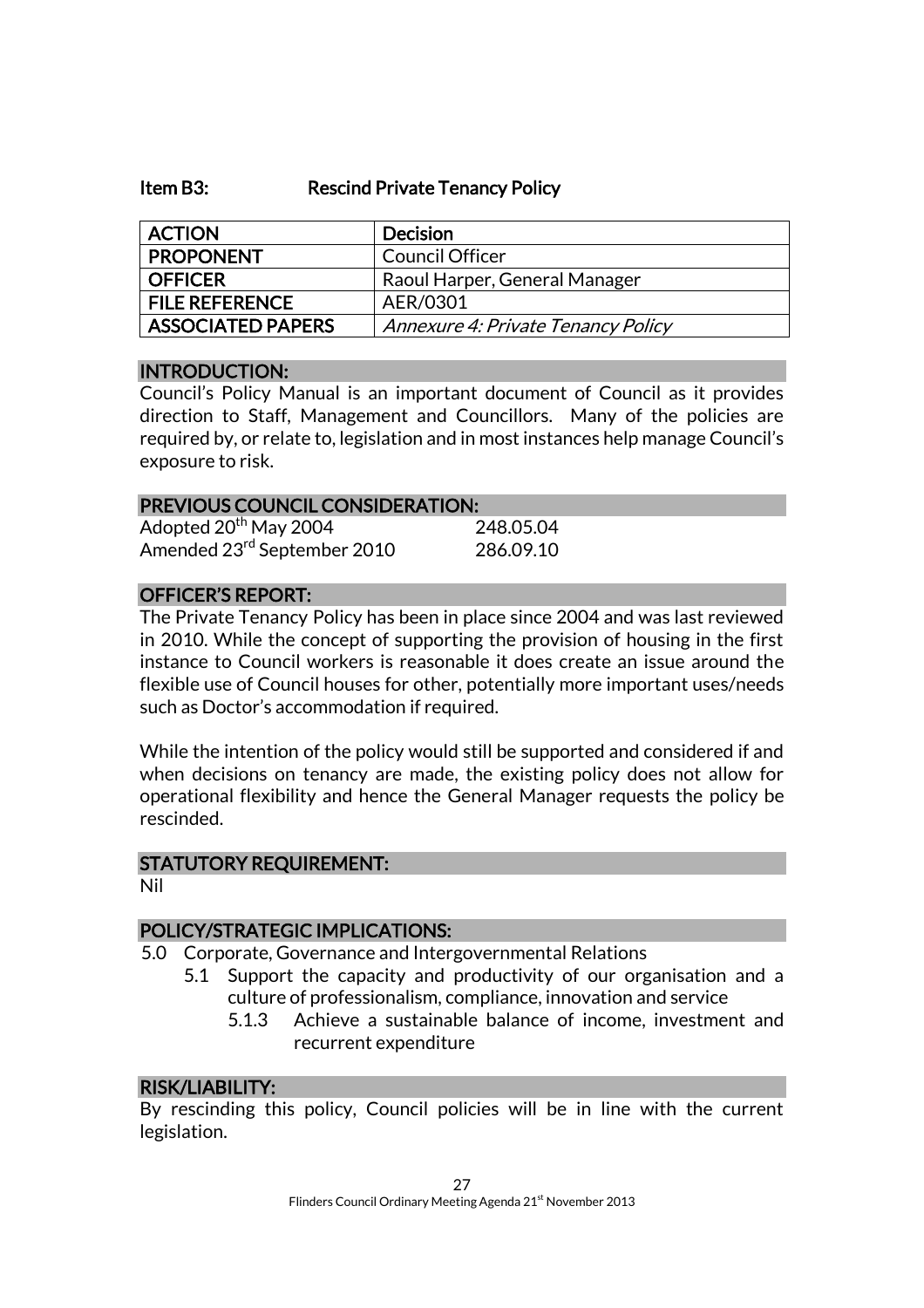# VOTING REQUIREMENTS:

Absolute Majority

# OFFICER'S RECOMMENDATION:

That Council rescinds the Private Tenancy Policy and allows it to lay on the table for 28 days for public comment.